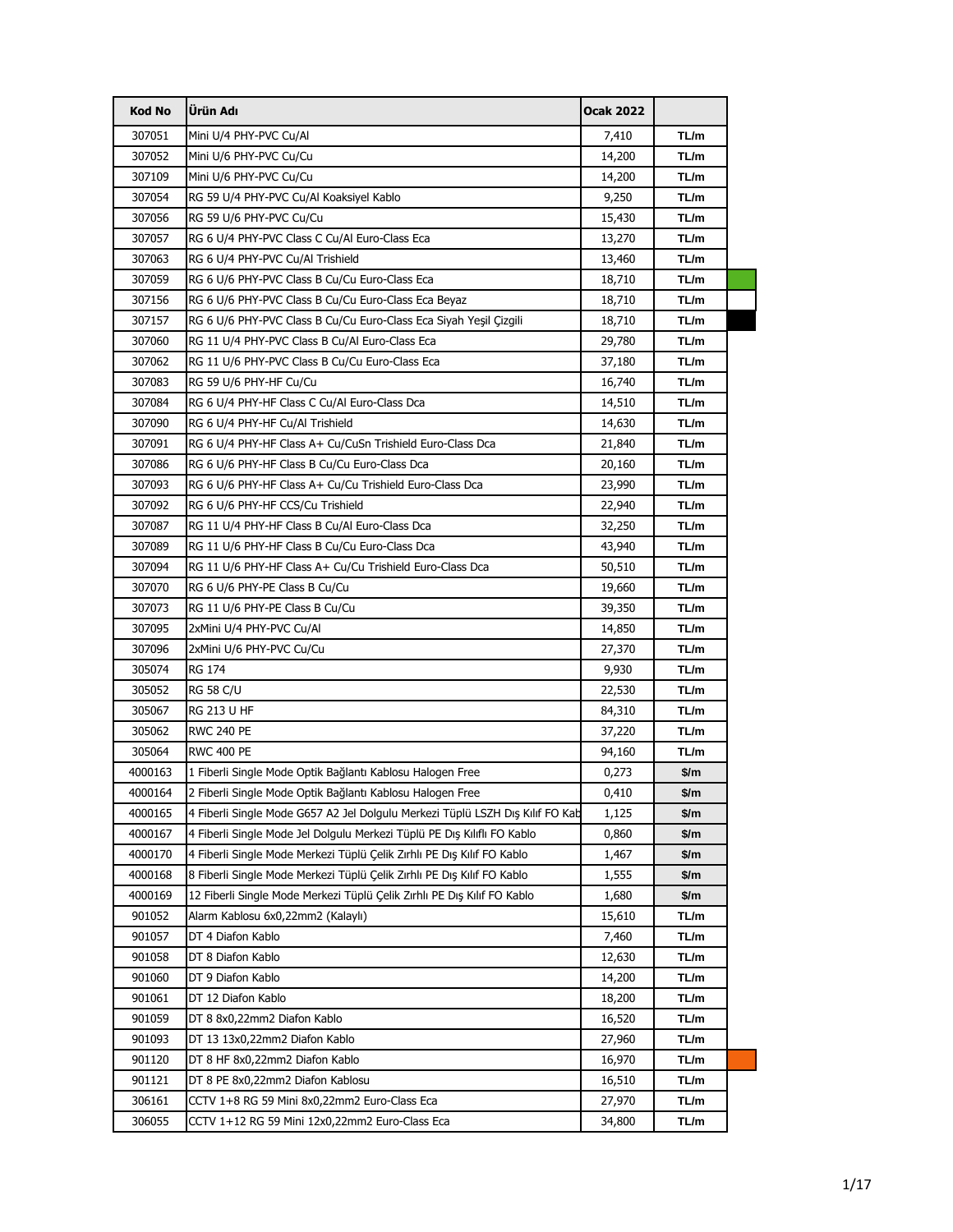| <b>Kod No</b> | Ürün Adı                                                              | <b>Ocak 2022</b> |      |  |
|---------------|-----------------------------------------------------------------------|------------------|------|--|
| 901067        | 2x0,75mm2 Yassı Kordon Kablo Beyaz Kodlu                              | 11,830           | TL/m |  |
| 901068        | 2x0,75mm2 Yassı Kordon Kablo Siyah Kodlu                              | 11,830           | TL/m |  |
| 901069        | 2x0,75mm2 Yassı Kordon Kablo Şeffaf                                   | 13,060           | TL/m |  |
| 901073        | 2x1mm2 Yassı Kordon Kablo Şeffaf                                      | 16,480           | TL/m |  |
| 901077        | 2x1,5mm2 Yassı Kordon Kablo Şeffaf                                    | 23,230           | TL/m |  |
| 901078        | 2x2,5mm2 Yassı Kordon Kablo Şeffaf                                    | 37,440           | TL/m |  |
| 901114        | 2x0,22mm2 MC24 Stereo Mikrofon Kablosu                                | 20,940           | TL/m |  |
| 901190        | DMX 22 AWG24/7 Siyah                                                  | 27,810           | TL/m |  |
| 901150        | SC 2x1,5mm2 Twinaxial Speaker Cable (Hoparlör Kablosu)                | 39,370           | TL/m |  |
| 901151        | SC 2x2,5mm2 Twinaxial Speaker Cable (Hoparlör Kablosu)                | 61,680           | TL/m |  |
| 114110        | H1Z2Z2-K 4,0mm2 Solar Kablo                                           | 32,870           | TL/m |  |
| 114111        | H1Z2Z2-K 6,0mm2 Solar Kablo                                           | 47,030           | TL/m |  |
| 114112        | H1Z2Z2-K 10,0mm2 Solar Kablo                                          | 77,140           | TL/m |  |
| 505001        | SL200 U24 Category 5e U/UTP 4x2x24AWG Euro-Class Eca                  | 13,370           | TL/m |  |
| 505002        | SL200 F/U24 Category 5e F/UTP 4x2x24AWG Euro-Class Eca                | 17,280           | TL/m |  |
| 505003        | SL200 SF/U24 Category 5e SF/UTP 4x2x24AWG Euro-Class Eca              | 22,920           | TL/m |  |
| 505004        | SL200 U24 LSZH Category 5e U/UTP 4x2x24AWG Euro-Class Eca             | 14,820           | TL/m |  |
| 505005        | SL200 F/U24 LSZH Category 5e F/UTP 4x2x24AWG                          | 19,190           | TL/m |  |
| 505006        | SL200 SF/U24 LSZH Category 5e SF/UTP 4x2x24AWG                        | 25,550           | TL/m |  |
| 505007        | SL200 U24 PE Category 5e U/UTP 4x2x24AWG                              | 14,030           | TL/m |  |
| 505008        | SL200 F/U24 PE Category 5e F/UTP 4x2x24AWG                            | 17,980           | TL/m |  |
| 505009        | SL200 SF/U24 PE Category 5e SF/UTP 4x2x24AWG                          | 23,790           | TL/m |  |
| 506019        | SL400 U23 Category 6 U/UTP 4x2x23AWG Euro-Class Eca                   | 16,930           | TL/m |  |
| 506080        | SL400 U23 Category 6 U/UTP 4x2x23AWG Euro-Class Eca                   | 16,930           | TL/m |  |
| 506126        | SL400 U23 Category 6 U/UTP 4x2x23AWG Euro-Class Eca                   | 16,930           | TL/m |  |
| 506020        | SL400 F/U23 Category 6 F/UTP 4x2x23AWG Euro-Class Eca                 | 20,650           | TL/m |  |
| 506021        | SL400 SF/U23 Category 6 SF/UTP 4x2x23AWG Euro-Class Eca               | 28,920           | TL/m |  |
| 506022        | SL400 U23 LSZH Category 6 U/UTP 4x2x23AWG Euro-Class Dca              | 18,660           | TL/m |  |
| 506075        | SL400 U23 LSZH Category 6 U/UTP 4x2x23AWG Euro-Class Dca Gri          | 18,660           | TL/m |  |
| 506076        | SL400 U23 LSZH Category 6 U/UTP 4x2x23AWG Euro-Class Dca Turuncu      | 18,660           | TL/m |  |
| 506077        | SL400 U23 LSZH Category 6 U/UTP 4x2x23AWG Euro-Class Dca Mavi         | 18,660           | TL/m |  |
| 506082        | SL400 U23 LSZH Category 6 U/UTP 4x2x23AWG Euro-Class Dca Yeşil        | 18,660           | TL/m |  |
| 506023        | SL400 F/U23 LSZH Category 6 F/UTP 4x2x23AWG Euro-Class B2ca           | 22,660           | TL/m |  |
| 506024        | SL400 SF/U23 LSZH Category 6 SF/UTP 4x2x23AWG                         | 32,130           | TL/m |  |
| 506043        | SL500 U23 LSZH Category 6A U/UTP 4x2x23AWG                            | 31,660           | TL/m |  |
| 506046        | SL500 U/F23 LSZH Category 6A U/FTP 4x2x23AWG Euro-Class Cca           | 28,880           | TL/m |  |
| 506047        | SL500 F/F23 LSZH Category 6A F/FTP 4x2x23AWG Euro-Class B2ca          | 29,680           | TL/m |  |
| 506042        | SL500 S/F23 LSZH Category 6A S/FTP 4x2x23AWG Euro-Class Cca           | 34,440           | TL/m |  |
| 506171        | SL400 U23 PE-AR/AT Category 6 U/UTP 4x2x23AWG Anti Rodent+Anti Termit | 21,140           | TL/m |  |
| 506025        | SL400 U23 PE Category 6 U/UTP 4x2x23AWG                               | 17,990           | TL/m |  |
| 506026        | SL400 F/U23 PE Category 6 F/UTP 4x2x23AWG                             | 22,860           | TL/m |  |
| 506027        | SL400 SF/U23 PE Category 6 SF/UTP 4x2x23AWG                           | 30,640           | TL/m |  |
| 507001        | SL900 S/F23 LSZH Category 7 S/FTP 4x2x23AWG Euro-Class Cca            | 34,640           | TL/m |  |
| 507007        | SL1200 S/F23 LSZH Category 7A S/FTP 4x2x23AWG Euro-Class Cca          | 35,470           | TL/m |  |
| 507013        | SL1500 S/F22 LSZH Category 7A+ S/FTP 4x2x22AWG Euro-Class Cca         | 38,790           | TL/m |  |
| 507043        | SL900 S/F22 LSZH FE180 Category 7 S/FTP 4x2x22AWG Yangina Dayanikli   | 120,860          | TL/m |  |
| 507003        | SL900 S/F23 PE Category 7 S/FTP 4x2x23AWG                             | 31,160           | TL/m |  |
| 507015        | SL1500 S/F22 PE Category 7A+ S/FTP 4x2x22AWG                          | 35,950           | TL/m |  |
| 506091        | SL400 U23 RIB Category 6 U/UTP 4x2x23AWG Euro-Class Eca               | 16,930           | TL/m |  |
| 506099        | SL400 U23 LSZH RIB Category 6 U/UTP 4x2x23AWG Euro-Class Dca          | 18,660           | TL/m |  |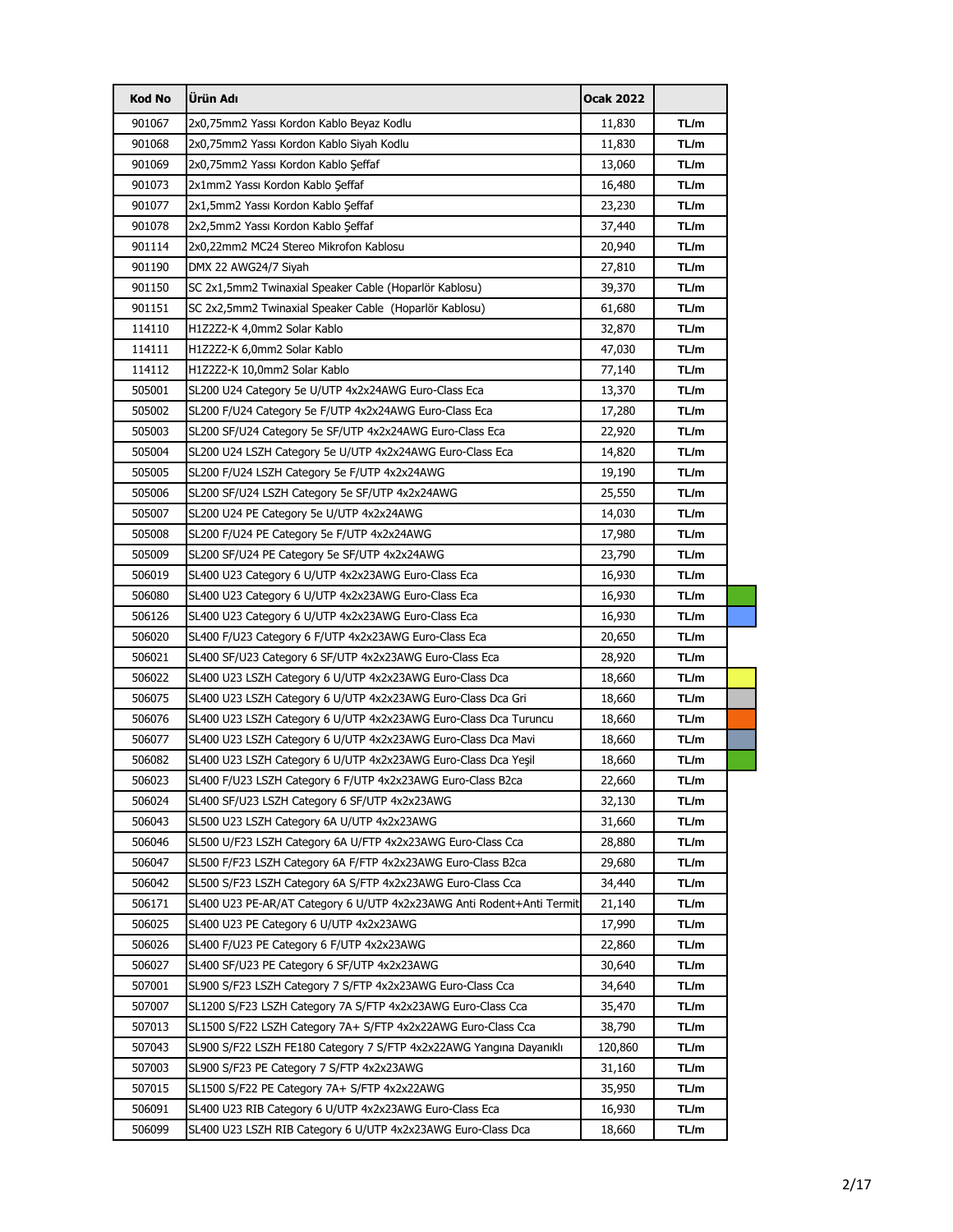| <b>Kod No</b> | Ürün Adı                                                             | <b>Ocak 2022</b> |      |
|---------------|----------------------------------------------------------------------|------------------|------|
| 506100        | SL400 U23 PE RIB Category 6 U/UTP 4x2x23AWG                          | 18,110           | TL/m |
| 501003        | EIB BUS LSZH 1x2x0,80mm+0,40mm                                       | 14,370           | TL/m |
| 501004        | EIB BUS LSZH 2x2x0,80mm+0,40mm                                       | 22,710           | TL/m |
| 501005        | PROFIBUS DP 1x2x0,64mm                                               | 36,490           | TL/m |
| 501017        | PROFINET TYPE A 2x2xAWG22 PVC                                        | 56,220           | TL/m |
| 501013        | RS485 HF LI2Y(St)CH Tp 1x2x0,22mm2                                   | 23,150           | TL/m |
| 501014        | RS485 HF LI2Y(St)CH Tp 2x2x0,22mm2                                   | 29,720           | TL/m |
| 506163        | SL400 U24/7 Patch LSZH Category 6 U/UTP 4PR AWG24/7                  | 23,230           | TL/m |
| 506168        | SL250 U26/7 Patch LSZH Category 6 U/UTP 4PR AWG26/7 Data Kablo       | 16,370           | TL/m |
| 506183        | CCTV RG 59 Mini PK75 KO-FLEX Hareketli Kamera Kablosu                | 13,470           | TL/m |
| 306051        | CCTV 1+2 RG 59 Mini 2x0,22mm2 Euro-Class Eca                         | 12,880           | TL/m |
| 306052        | CCTV 1+2 RG 59 Mini 2x0,50mm2 Euro-Class Eca                         | 16,470           | TL/m |
| 306053        | CCTV 1+4 RG 59 Mini 4x0,22mm2 Euro-Class Eca                         | 16,190           | TL/m |
| 306054        | CCTV 1+4 RG 59 Mini 2x0,50mm2+2x0,22mm2 Euro-Class Eca               | 21,210           | TL/m |
| 306056        | CCTV 1+2 RG 59 U/4 Cu/Al 2x0,50mm2 Euro-Class Eca                    | 23,200           | TL/m |
| 306129        | CCTV 1+2 RG 59 U/4 Cu/Al 2x0,75mm2 Kamera Kablosu                    | 27,520           | TL/m |
| 306057        | CCTV 1+4 RG 59 U/4 Cu/Al 2x0,50mm2+2x0,22mm2 Euro-Class Eca          | 27,440           | TL/m |
| 306058        | CCTV 1+4 RG 59 U/4 Cu/Al 2x0,75mm2+2x0,22mm2 Euro-Class Eca          | 34,470           | TL/m |
| 306059        | CCTV 1+2 RG 59 U/6 Cu/Cu 2x0,75mm2 Euro-Class Eca                    | 33,960           | TL/m |
| 306060        | CCTV 1+4 RG 59 U/6 Cu/Cu 2x0,75mm2+2x0,50mm2 Euro-Class Eca          | 43,800           | TL/m |
| 306061        | CCTV 1+2 RG 6 U/4 Class C Cu/Al 2x0,75mm2 Euro-Class Eca             | 32,530           | TL/m |
| 306062        | CCTV 1+2 RG 6 U/4 Class C Cu/Al 2x1,5mm2 Euro-Class Eca              | 44,850           | TL/m |
| 306063        | CCTV 1+4 RG 6 U/4 Class C Cu/Al 2x0,75mm2+2x0,50mm2 Euro-Class Eca   | 41,130           | TL/m |
| 306064        | CCTV 1+2 RG 6 U/6 Class B Cu/Cu 2x0,75mm2 Euro-Class Eca             | 41,450           | TL/m |
| 306065        | CCTV 1+2 RG 6 U/6 Class B Cu/Cu 2x1,5mm2 Euro-Class Eca              | 51,760           | TL/m |
| 306066        |                                                                      | 48,310           | TL/m |
| 306067        | CCTV 1+2 Kompozit RG 59 U/4 Cu/Al 2x0,75mm2                          | 27,540           | TL/m |
| 306080        | CCTV 1+2 HF RG 59 Mini 2x0,50mm2 Euro-Class Eca                      | 19,190           | TL/m |
| 306081        | CCTV 1+4 HF RG 59 Mini 2x0,50mm2+2x0,22mm2 Euro-Class Eca            | 23,770           | TL/m |
| 306082        | CCTV 1+12 HF RG 59 Mini 12x0,22mm2 Euro-Class Eca                    | 38,420           | TL/m |
| 306083        | CCTV 1+4 HF RG 59 U/4 Cu/Al 2x0,75mm2+2x0,22mm2 Euro-Class Eca       | 38,580           | TL/m |
| 306084        | CCTV 1+2 HF RG 6 U/4 Class C Cu/Al 2x0,75mm2 Euro-Class Eca          | 37,050           | TL/m |
| 306085        | CCTV 1+2 HF RG 6 U/4 Class C Cu/Al 2x1,5mm2 Euro-Class Eca           | 50,610           | TL/m |
| 306086        |                                                                      | 46,490           | TL/m |
| 306087        | CCTV 1+2 HF RG 6 U/6 Class B Cu/Cu 2x0,75mm2 Euro-Class Eca          | 48,090           | TL/m |
| 306088        | CCTV 1+2 HF RG 6 U/6 Class B Cu/Cu 2x1,5mm2 Euro-Class Eca           | 58,540           | TL/m |
| 306089        | CCTV 1+4 HF RG 6 U/6 Class B Cu/Cu 2x0,75mm2+2x0,50mm2 Euro-Class Ed | 54,410           | TL/m |
| 306071        | CCTV 1+2 PE RG 59 Mini 2x0,50mm2                                     | 17,450           | TL/m |
| 306072        | CCTV 1+4 PE RG 59 Mini 2x0,50mm2+2x0,22mm2                           | 22,060           | TL/m |
| 306073        | CCTV 1+2 PE RG 59 U/4 Cu/Al 2x0,50mm2                                | 24,750           | TL/m |
| 306074        | CCTV 1+2 PE RG 6 U/4 Class C Cu/Al 2x0,75mm2                         | 34,610           | TL/m |
| 306075        | CCTV 1+2 PE RG 6 U/4 Class C Cu/Al 2x1,5mm2                          | 48,520           | TL/m |
| 306076        | CCTV 1+4 PE RG 6 U/4 Class C Cu/Al 2x0,75mm2+2x0,50mm2               | 43,850           | TL/m |
| 306077        | CCTV 1+2 PE RG 6 U/6 Class C Cu/Cu 2x0,75mm2                         | 45,120           | TL/m |
| 306078        | CCTV 1+2 PE RG 6 U/6 Class B Cu/Cu 2x1,5mm2                          | 55,880           | TL/m |
| 306079        | CCTV 1+4 PE RG 6 U/6 Class B Cu/Cu 2x0,75mm2+2x0,50mm2               | 51,960           | TL/m |
| 506141        | IP CCTV 1+2 PE Cat 6 U/UTP 23AWG + 2x0,75mm2                         | 34,470           | TL/m |
| 506142        | IP CCTV $1+2$ PE Cat 6 F/UTP 23AWG $+2x1,5mm2$                       | 51,960           | TL/m |
| 401018        | PDV 1x2x0,50mm+0,50mm                                                | 5,930            | TL/m |
| 401019        | PDV 2x2x0,50mm+0,50mm                                                | 9,330            | TL/m |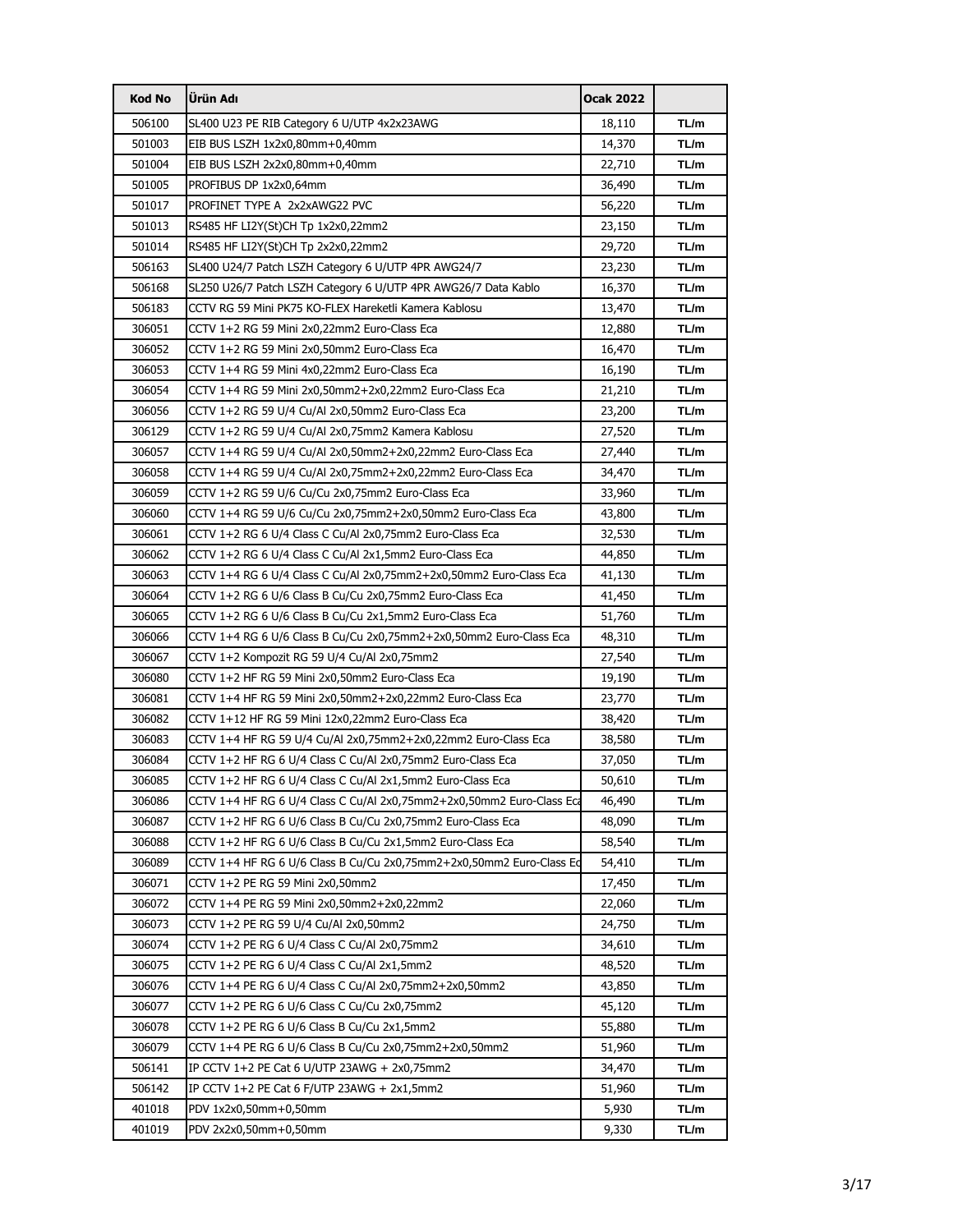| <b>Kod No</b> | Ürün Adı                                          | <b>Ocak 2022</b> |      |
|---------------|---------------------------------------------------|------------------|------|
| 401020        | PDV 3x2x0,50mm+0,50mm                             | 12,390           | TL/m |
| 401021        | PDV 4x2x0,50mm+0,50mm                             | 16,010           | TL/m |
| 401022        | PDV 5x2x0,50mm+0,50mm                             | 19,380           | TL/m |
| 401023        | PDV 6x2x0,50mm+0,50mm                             | 22,550           | TL/m |
| 401025        | PDV 10x2x0,50mm+0,50mm                            | 36,160           | TL/m |
| 401027        | PDV 20x2x0,50mm+0,50mm                            | 70,940           | TL/m |
| 401029        | PDV 30x2x0,50mm+0,50mm                            | 103,910          | TL/m |
| 401031        | PDV 50x2x0,50mm+0,50mm                            | 165,760          | TL/m |
| 401032        | PDV 100x2x0,50mm+0,50mm                           | 325,190          | TL/m |
| 402018        | PDH 1x2x0,50mm+0,50mm                             | 6,420            | TL/m |
| 402019        | PDH 2x2x0,50mm+0,50mm                             | 10,150           | TL/m |
| 402020        | PDH 3x2x0,50mm+0,50mm                             | 13,380           | TL/m |
| 402021        | PDH 4x2x0,50mm+0,50mm                             | 16,940           | TL/m |
| 402022        | PDH 5x2x0,50mm+0,50mm                             | 20,700           | TL/m |
| 402023        | PDH 6x2x0,50mm+0,50mm                             | 24,260           | TL/m |
| 402025        | PDH 10x2x0,50mm+0,50mm                            | 39,240           | TL/m |
| 402027        | PDH 20x2x0,50mm+0,50mm                            | 75,090           | TL/m |
| 402029        | PDH 30x2x0,50mm+0,50mm                            | 109,140          | TL/m |
| 402031        | PDH 50x2x0,50mm+0,50mm                            | 173,720          | TL/m |
| 402032        | PDH 100x2x0,50mm+0,50mm                           | 339,450          | TL/m |
| 109069        | J-Y(St)YLg 1x2x0,80mm+0,40mm                      | 12,440           | TL/m |
| 109070        | J-Y(St)YLg 2x2x0,80mm+0,40mm                      | 21,320           | TL/m |
| 109097        | J-Y(St)YLg 1x2x0,80mm+0,80mm                      | 15,180           | TL/m |
| 109098        | J-Y(St)YLg 2x2x0,80mm+0,80mm                      | 23,090           | TL/m |
| 109116        | J-Y(St)YLg 1x2x1mm+0,60mm                         | 18,510           | TL/m |
| 109117        | J-Y(St)YLg 2x2x1mm+0,60mm                         | 32,010           | TL/m |
| 109211        | J-Y(St)YLg 1x2x1,5mm2+0,80mm                      | 30,060           | TL/m |
| 109212        | J-Y(St)YLg 2x2x1,5mm2+0,80mm                      | 50,960           | TL/m |
| 109230        | J-Y(St)YLg 1x2x2,5mm2+0,80mm Yangın Alarm Kablosu | 52,210           | TL/m |
| 121097        | JE-H(St)HBd 1x2x0,80mm+0,8                        | 16,460           | TL/m |
| 121098        | JE-H(St)HBd 2x2x0,80mm+0,8                        | 24,030           | TL/m |
| 121100        | JE-H(St)HBd 4x2x0,80mm+0,8                        | 46,640           | TL/m |
| 121135        | JE-H(St)HBd 1x2x1,0mm+0,8                         | 21,110           | TL/m |
| 121136        | JE-H(St)HBd 2x2x1,0mm+0,8                         | 33,420           | TL/m |
| 121211        | JE-H(St)HBd 1x2x1,5mm2+0,8                        | 30,850           | TL/m |
| 121212        | JE-H(St)HBd 2x2x1,5mm2+0,8                        | 52,260           | TL/m |
| 113104        | SIMH 2x0,75mm2                                    | 31,900           | TL/m |
| 113105        | SIMH 3x0,75mm2                                    | 40,150           | TL/m |
| 113106        | SIMH 4x0,75mm2                                    | 49,850           | TL/m |
| 113110        | SIMH 2x1mm2                                       | 36,120           | TL/m |
| 113111        | SIMH 3x1mm2                                       | 44,860           | TL/m |
| 113112        | SIMH 4x1mm2                                       | 57,150           | TL/m |
| 113116        | SIMH 2x1,5mm2                                     | 47,230           | TL/m |
| 113117        | SIMH 3x1,5mm2                                     | 59,860           | TL/m |
| 113118        | SIMH 4x1,5mm2                                     | 73,730           | TL/m |
| 113122        | SIMH 2x2,5mm2                                     | 68,920           | TL/m |
| 113123        | SIMH 3x2,5mm2                                     | 90,680           | TL/m |
| 113124        | SIMH 4x2,5mm2                                     | 116,260          | TL/m |
| 112050        | JE-H(St)HBd FE180 PH120 1x2x0,80mm+0,80mm         | 19,260           | TL/m |
| 112051        | JE-H(St)HBd FE180 PH120 2x2x0,80mm+0,80mm         | 29,050           | TL/m |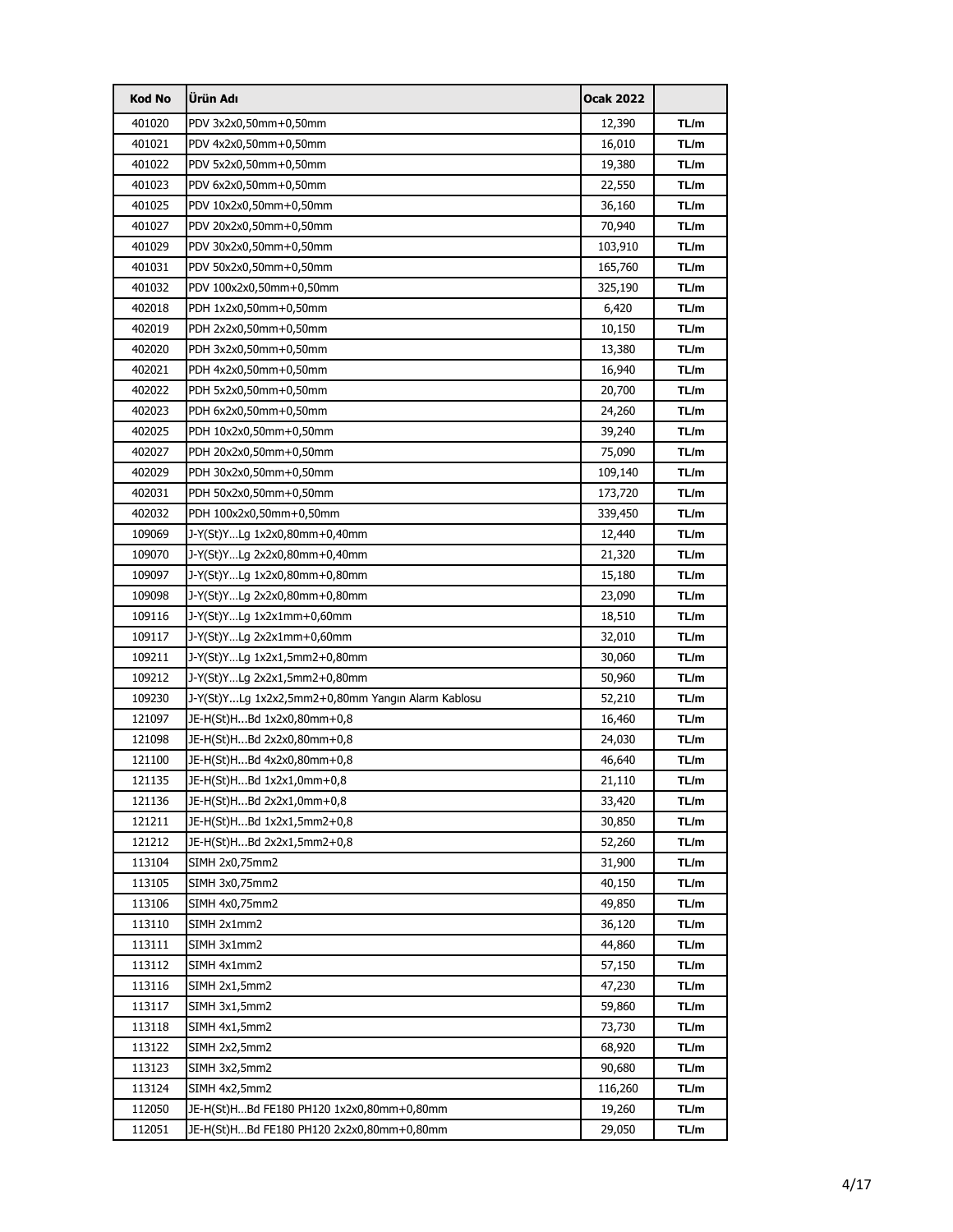| <b>Kod No</b> | Ürün Adı                                  | <b>Ocak 2022</b> |      |
|---------------|-------------------------------------------|------------------|------|
| 112057        | JE-H(St)HBd FE180 PH120 1x2x1mm+0,80mm    | 23,510           | TL/m |
| 112058        | JE-H(St)HBd FE180 PH120 2x2x1mm+0,80mm    | 37,420           | TL/m |
| 112071        | JE-H(St)HBd FE180 PH120 1x2x1,5mm2+0,80mm | 34,230           | TL/m |
| 112072        | JE-H(St)HBd FE180 PH120 2x2x1,5mm2+0,80mm | 58,400           | TL/m |
| 112085        | JE-H(St)HBd FE180 PH120 1x2x1,5mm2+1,5mm2 | 45,130           | TL/m |
| 112086        | JE-H(St)HBd FE180 PH120 2x2x1,5mm2+1,5mm2 | 73,920           | TL/m |
| 112078        | JE-H(St)HBd FE180 PH120 1x2x2,5mm2+0,80mm | 53,940           | TL/m |
| 101104        | LIHH FE180 PH120 2x0,75mm2                | 18,770           | TL/m |
| 101122        | LIHH FE180 PH120 2x1mm2                   | 22,340           | TL/m |
| 101140        | LIHH FE180 PH120 2x1,5mm2                 | 29,100           | TL/m |
| 101158        | LIHH FE180 PH120 2x2,5mm2                 | 46,680           | TL/m |
| 101105        | LIHH FE180 PH120 3x0,75mm2                | 25,120           | TL/m |
| 101123        | LIHH FE180 PH120 3x1mm2                   | 30,410           | TL/m |
| 101141        | LIHH FE180 PH120 3x1,5mm2                 | 40,560           | TL/m |
| 101159        | LIHH FE180 PH120 3x2,5mm2                 | 67,500           | TL/m |
| 103104        | LIH(St)H FE180 PH120 2x0,75mm2            | 22,360           | TL/m |
| 103122        | LIH(St)H FE180 PH120 2x1mm2               | 26,270           | TL/m |
| 103140        | LIH(St)H FE180 PH120 2x1,5mm2             | 33,750           | TL/m |
| 103158        | LIH(St)H FE180 PH120 2x2,5mm2             | 50,610           | TL/m |
| 103105        | LIH(St)H FE180 PH120 3x0,75mm2            | 28,790           | TL/m |
| 103123        | LIH(St)H FE180 PH120 3x1mm2               | 34,580           | TL/m |
| 103141        | LIH(St)H FE180 PH120 3x1,5mm2             | 45,020           | TL/m |
| 103159        | LIH(St)H FE180 PH120 3x2,5mm2             | 72,580           | TL/m |
| 107104        | LIH(St)H Tp FE180 PH120 2x2x0,75mm2       | 40,230           | TL/m |
| 102104        | LIHCH FE180 PH120 2x0,75mm2               | 24,820           | TL/m |
| 102105        | LIHCH FE180 PH120 3x0,75mm2               | 31,420           | TL/m |
| 102106        | LIHCH FE180 PH120 4x0,75mm2               | 38,720           | TL/m |
| 102108        | LIHCH FE180 PH120 6x0,75mm2               | 58,610           | TL/m |
| 102109        | LIHCH FE180 PH120 7x0,75mm2               | 63,740           | TL/m |
| 102122        | LIHCH FE180 PH120 2x1mm2                  | 27,840           | TL/m |
| 102123        | LIHCH FE180 PH120 3x1mm2                  | 37,390           | TL/m |
| 102124        | LIHCH FE180 PH120 4x1mm2                  | 46,730           | TL/m |
| 102126        | LIHCH FE180 PH120 6x1mm2                  | 70,320           | TL/m |
| 102127        | LIHCH FE180 PH120 7x1mm2                  | 77,230           | TL/m |
| 102140        | LIHCH FE180 PH120 2x1,5mm2                | 35,720           | TL/m |
| 102141        | LIHCH FE180 PH120 3x1,5mm2                | 48,730           | TL/m |
| 102142        | LIHCH FE180 PH120 4x1,5mm2                | 60,780           | TL/m |
| 102144        | LIHCH FE180 PH120 6x1,5mm2                | 93,920           | TL/m |
| 102145        | LIHCH FE180 PH120 7x1,5mm2                | 103,450          | TL/m |
| 102158        | LIHCH FE180 PH120 2x2,5mm2                | 54,230           | TL/m |
| 102159        | LIHCH FE180 PH120 3x2,5mm2                | 76,830           | TL/m |
| 102160        | LIHCH FE180 PH120 4x2,5mm2                | 98,270           | TL/m |
| 102162        | LIHCH FE180 PH120 6x2,5mm2                | 142,020          | TL/m |
| 102163        | LIHCH FE180 PH120 7x2,5mm2                | 161,060          | TL/m |
| 201050        | LIYY 2x0,22mm2                            | 5,610            | TL/m |
| 201051        | LIYY 3x0,22mm2                            | 8,190            | TL/m |
| 201052        | LIYY 4x0,22mm2                            | 10,260           | TL/m |
| 201053        | LIYY 5x0,22mm2                            | 12,620           | TL/m |
| 201054        | LIYY 6x0,22mm2                            | 14,950           | TL/m |
| 201055        | LIYY 7x0,22mm2                            | 17,080           | TL/m |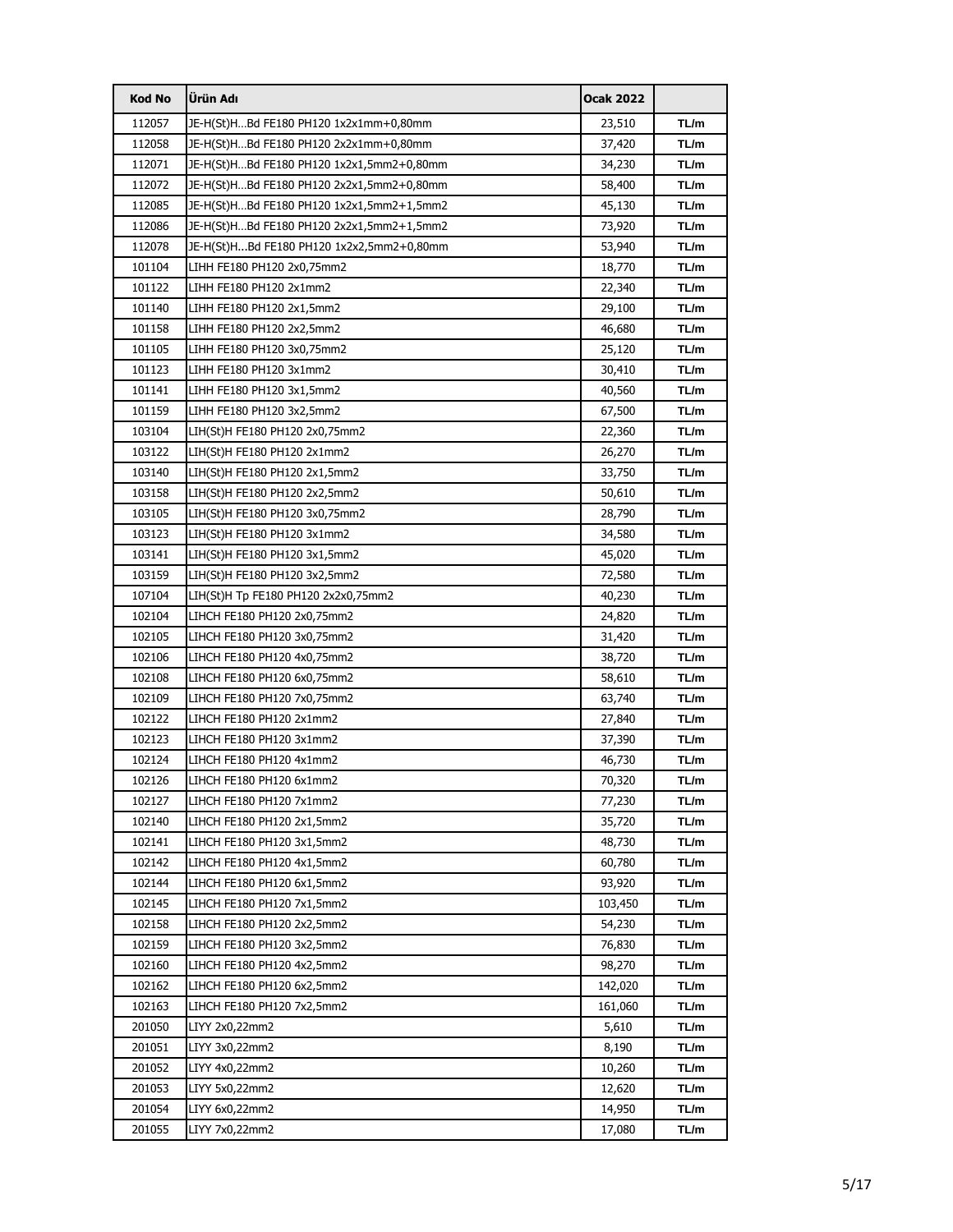| <b>Kod No</b> | Ürün Adı        | <b>Ocak 2022</b> |      |
|---------------|-----------------|------------------|------|
| 201056        | LIYY 8x0,22mm2  | 19,140           | TL/m |
| 201058        | LIYY 10x0,22mm2 | 23,650           | TL/m |
| 201060        | LIYY 12x0,22mm2 | 28,180           | TL/m |
| 201086        | LIYY 2x0,50mm2  | 10,480           | TL/m |
| 201087        | LIYY 3x0,50mm2  | 15,100           | TL/m |
| 201088        | LIYY 4x0,50mm2  | 19,870           | TL/m |
| 201089        | LIYY 5x0,50mm2  | 24,270           | TL/m |
| 201090        | LIYY 6x0,50mm2  | 28,370           | TL/m |
| 201091        | LIYY 7x0,50mm2  | 32,280           | TL/m |
| 201092        | LIYY 8x0,50mm2  | 35,920           | TL/m |
| 201094        | LIYY 10x0,50mm2 | 43,610           | TL/m |
| 201096        | LIYY 12x0,50mm2 | 50,760           | TL/m |
| 201104        | LIYY 2x0,75mm2  | 13,880           | TL/m |
| 201105        | LIYY 3x0,75mm2  | 20,610           | TL/m |
| 201106        | LIYY 4x0,75mm2  | 26,920           | TL/m |
| 201107        | LIYY 5x0,75mm2  | 33,150           | TL/m |
| 201108        | LIYY 6x0,75mm2  | 39,050           | TL/m |
| 201109        | LIYY 7x0,75mm2  | 44,640           | TL/m |
| 201110        | LIYY 8x0,75mm2  | 49,130           | TL/m |
| 201112        | LIYY 10x0,75mm2 | 61,360           | TL/m |
| 201114        | LIYY 12x0,75mm2 | 71,950           | TL/m |
| 201122        | LIYY 2x1mm2     | 17,460           | TL/m |
| 201123        | LIYY 3x1mm2     | 25,810           | TL/m |
| 201124        | LIYY 4x1mm2     | 32,860           | TL/m |
| 201125        | LIYY 5x1mm2     | 41,890           | TL/m |
| 201126        | LIYY 6x1mm2     | 49,380           | TL/m |
| 201127        | LIYY 7x1mm2     | 56,870           | TL/m |
| 201128        | LIYY 8x1mm2     | 64,310           | TL/m |
| 201130        | LIYY 10x1mm2    | 79,320           | TL/m |
| 201132        | LIYY 12x1mm2    | 94,000           | TL/m |
| 201140        | LIYY 2x1,5mm2   | 23,910           | TL/m |
| 201141        | LIYY 3x1,5mm2   | 35,120           | TL/m |
| 201142        | LIYY 4x1,5mm2   | 45,300           | TL/m |
| 201143        | LIYY 5x1,5mm2   | 57,670           | TL/m |
| 201144        | LIYY 6x1,5mm2   | 68,810           | TL/m |
| 201145        | LIYY 7x1,5mm2   | 79,060           | TL/m |
| 201146        | LIYY 8x1,5mm2   | 89,330           | TL/m |
| 201148        | LIYY 10x1,5mm2  | 110,400          | TL/m |
| 201150        | LIYY 12x1,5mm2  | 131,670          | TL/m |
| 201158        | LIYY 2x2,5mm2   | 38,590           | TL/m |
| 201159        | LIYY 3x2,5mm2   | 56,340           | TL/m |
| 201160        | LIYY 4x2,5mm2   | 74,620           | TL/m |
| 201161        | LIYY 5x2,5mm2   | 92,580           | TL/m |
| 201162        | LIYY 6x2,5mm2   | 110,410          | TL/m |
| 201163        | LIYY 7x2,5mm2   | 127,950          | TL/m |
| 201164        | LIYY 8x2,5mm2   | 145,410          | TL/m |
| 201166        | LIYY 10x2,5mm2  | 180,280          | TL/m |
| 201168        | LIYY 12x2,5mm2  | 215,150          | TL/m |
| 202050        | LIHH 2x0,22mm2  | 7,560            | TL/m |
| 202051        | LIHH 3x0,22mm2  | 9,950            | TL/m |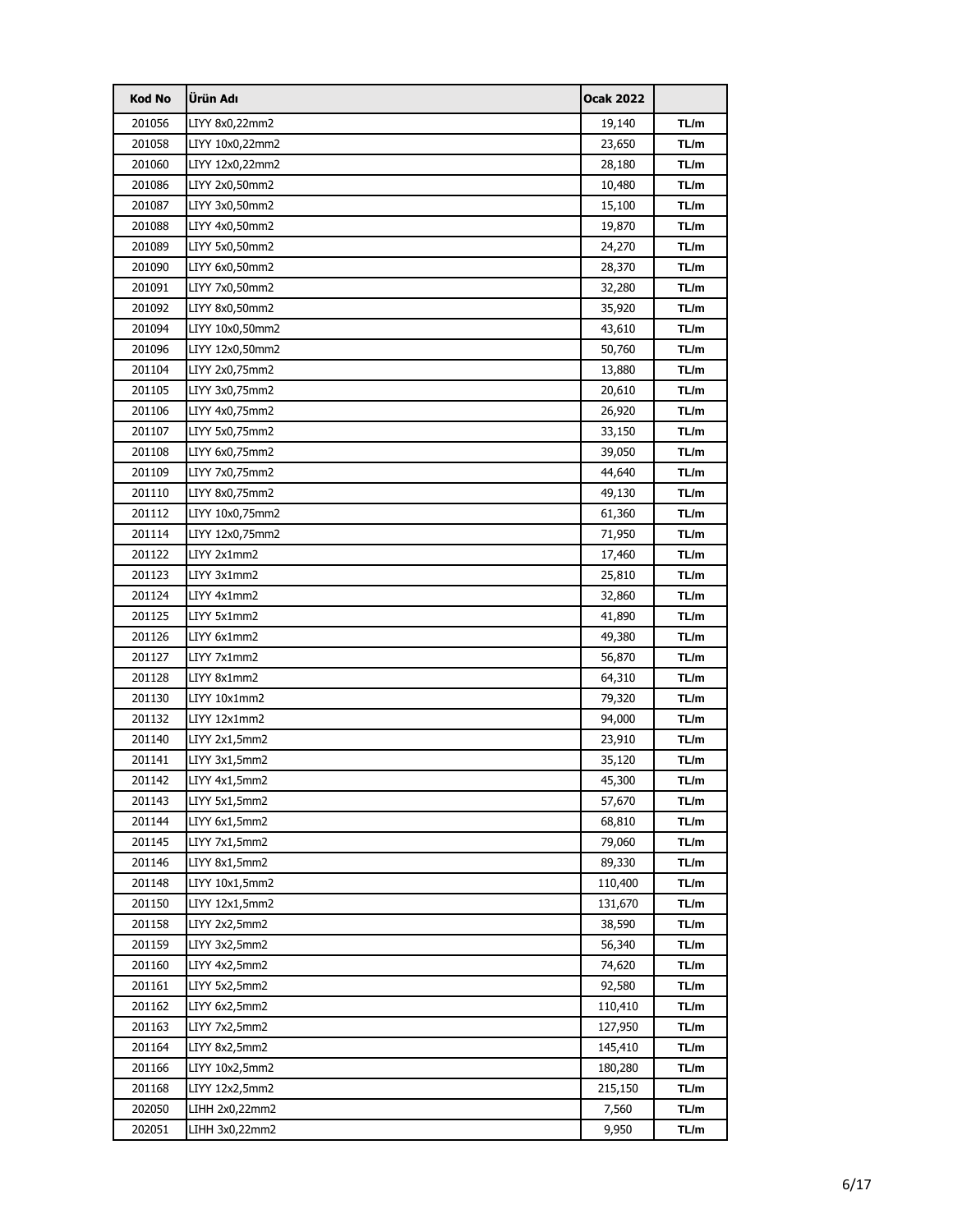| <b>Kod No</b> | Ürün Adı        | <b>Ocak 2022</b> |      |
|---------------|-----------------|------------------|------|
| 202052        | LIHH 4x0,22mm2  | 11,950           | TL/m |
| 202053        | LIHH 5x0,22mm2  | 13,910           | TL/m |
| 202054        | LIHH 6x0,22mm2  | 16,770           | TL/m |
| 202055        | LIHH 7x0,22mm2  | 17,940           | TL/m |
| 202056        | LIHH 8x0,22mm2  | 21,040           | TL/m |
| 202058        | LIHH 10x0,22mm2 | 24,570           | TL/m |
| 202060        | LIHH 12x0,22mm2 | 29,170           | TL/m |
| 202086        | LIHH 2x0,50mm2  | 12,660           | TL/m |
| 202087        | LIHH 3x0,50mm2  | 16,990           | TL/m |
| 202088        | LIHH 4x0,50mm2  | 21,240           | TL/m |
| 202089        | LIHH 5x0,50mm2  | 25,830           | TL/m |
| 202090        | LIHH 6x0,50mm2  | 29,980           | TL/m |
| 202091        | LIHH 7x0,50mm2  | 34,040           | TL/m |
| 202092        | LIHH 8x0,50mm2  | 37,720           | TL/m |
| 202094        | LIHH 10x0,50mm2 | 48,050           | TL/m |
| 202096        | LIHH 12x0,50mm2 | 53,610           | TL/m |
| 202104        | LIHH 2x0,75mm2  | 17,130           | TL/m |
| 202105        | LIHH 3x0,75mm2  | 21,760           | TL/m |
| 202106        | LIHH 4x0,75mm2  | 27,900           | TL/m |
| 202107        | LIHH 5x0,75mm2  | 33,770           | TL/m |
| 202108        | LIHH 6x0,75mm2  | 40,270           | TL/m |
| 202109        | LIHH 7x0,75mm2  | 45,420           | TL/m |
| 202110        | LIHH 8x0,75mm2  | 50,640           | TL/m |
| 202112        | LIHH 10x0,75mm2 | 68,340           | TL/m |
| 202114        | LIHH 12x0,75mm2 | 74,160           | TL/m |
| 202122        | LIHH 2x1mm2     | 19,740           | TL/m |
| 202123        | LIHH 3x1mm2     | 26,570           | TL/m |
| 202124        | LIHH 4x1mm2     | 33,370           | TL/m |
| 202125        | LIHH 5x1mm2     | 43,080           | TL/m |
| 202126        | LIHH 6x1mm2     | 51,800           | TL/m |
| 202127        | LIHH 7x1mm2     | 58,760           | TL/m |
| 202128        | LIHH 8x1mm2     | 66,330           | TL/m |
| 202130        | LIHH 10x1mm2    | 87,270           | TL/m |
| 202132        | LIHH 12x1mm2    | 95,780           | TL/m |
| 202140        | LIHH 2x1,5mm2   | 26,430           | TL/m |
| 202141        | LIHH 3x1,5mm2   | 35,790           | TL/m |
| 202142        | LIHH 4x1,5mm2   | 46,080           | TL/m |
| 202143        | LIHH 5x1,5mm2   | 60,030           | TL/m |
| 202144        | LIHH 6x1,5mm2   | 71,690           | TL/m |
| 202145        | LIHH 7x1,5mm2   | 81,410           | TL/m |
| 202146        | LIHH 8x1,5mm2   | 93,050           | TL/m |
| 202148        | LIHH 10x1,5mm2  | 120,850          | TL/m |
| 202150        | LIHH 12x1,5mm2  | 137,570          | TL/m |
| 202158        | LIHH 2x2,5mm2   | 39,360           | TL/m |
| 202159        | LIHH 3x2,5mm2   | 57,400           | TL/m |
| 202160        | LIHH 4x2,5mm2   | 75,890           | TL/m |
| 202161        | LIHH 5x2,5mm2   | 94,180           | TL/m |
| 202162        | LIHH 6x2,5mm2   | 112,370          | TL/m |
| 202163        | LIHH 7x2,5mm2   | 130,200          | TL/m |
| 202164        | LIHH 8x2,5mm2   | 147,850          | TL/m |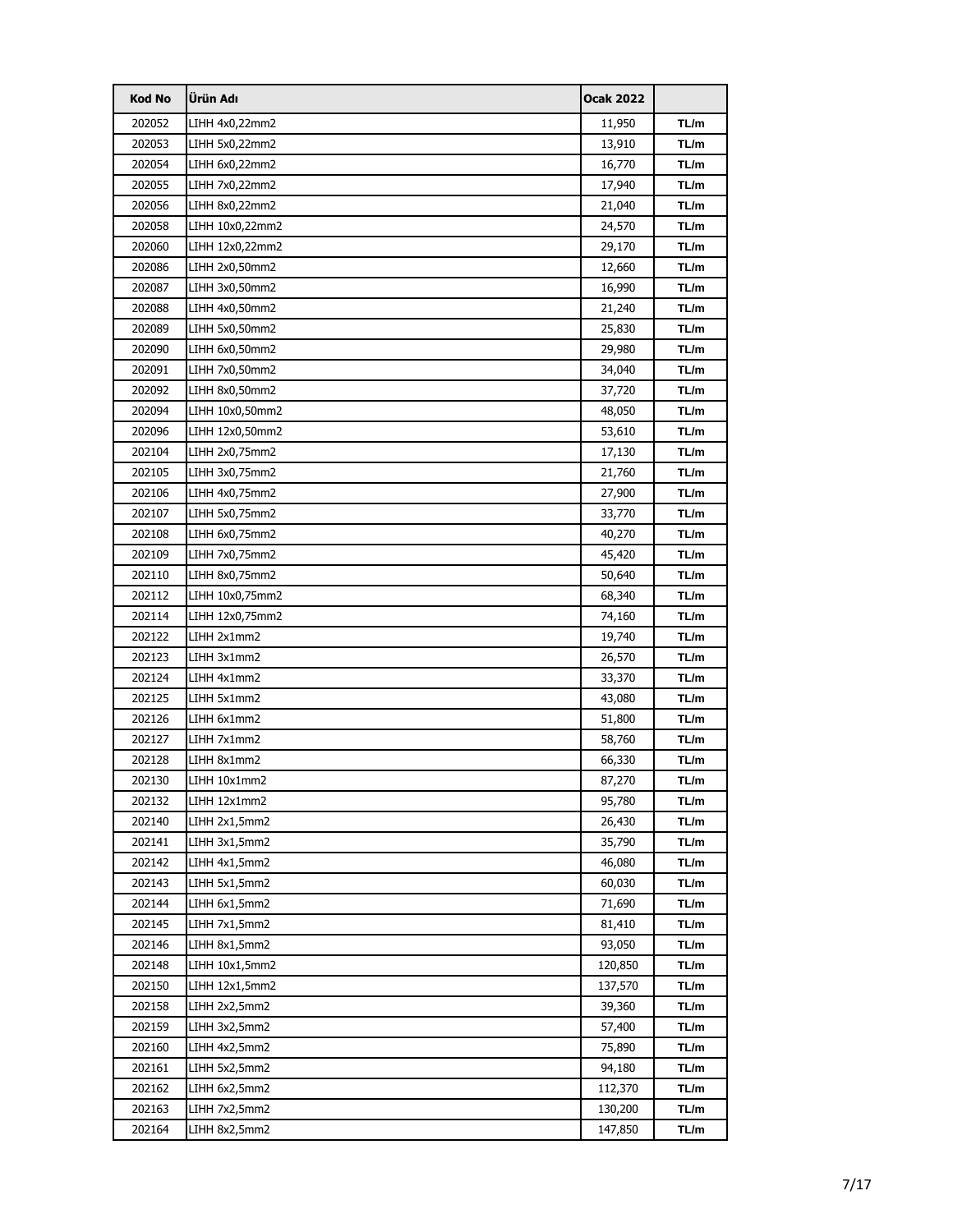| <b>Kod No</b> | Ürün Adı         | <b>Ocak 2022</b> |      |
|---------------|------------------|------------------|------|
| 202166        | LIHH 10x2,5mm2   | 183,460          | TL/m |
| 202168        | LIHH 12x2,5mm2   | 218,820          | TL/m |
| 203050        | LIYCY 2x0,22mm2  | 11,150           | TL/m |
| 203051        | LIYCY 3x0,22mm2  | 13,050           | TL/m |
| 203052        | LIYCY 4x0,22mm2  | 15,160           | TL/m |
| 203053        | LIYCY 5x0,22mm2  | 17,640           | TL/m |
| 203054        | LIYCY 6x0,22mm2  | 20,430           | TL/m |
| 203055        | LIYCY 7x0,22mm2  | 22,970           | TL/m |
| 203056        | LIYCY 8x0,22mm2  | 25,450           | TL/m |
| 203058        | LIYCY 10x0,22mm2 | 30,720           | TL/m |
| 203060        | LIYCY 12x0,22mm2 | 34,890           | TL/m |
| 203086        | LIYCY 2x0,50mm2  | 14,660           | TL/m |
| 203087        | LIYCY 3x0,50mm2  | 18,940           | TL/m |
| 203088        | LIYCY 4x0,50mm2  | 24,220           | TL/m |
| 203089        | LIYCY 5x0,50mm2  | 28,690           | TL/m |
| 203090        | LIYCY 6x0,50mm2  | 33,440           | TL/m |
| 203091        | LIYCY 7x0,50mm2  | 37,970           | TL/m |
| 203092        | LIYCY 8x0,50mm2  | 42,460           | TL/m |
| 203094        | LIYCY 10x0,50mm2 | 51,970           | TL/m |
| 203096        | LIYCY 12x0,50mm2 | 61,180           | TL/m |
| 203104        | LIYCY 2x0,75mm2  | 18,840           | TL/m |
| 203105        | LIYCY 3x0,75mm2  | 24,880           | TL/m |
| 203106        | LIYCY 4x0,75mm2  | 31,420           | TL/m |
| 203107        | LIYCY 5x0,75mm2  | 38,410           | TL/m |
| 203108        | LIYCY 6x0,75mm2  | 44,650           | TL/m |
| 203109        | LIYCY 7x0,75mm2  | 50,470           | TL/m |
| 203110        | LIYCY 8x0,75mm2  | 56,590           | TL/m |
| 203112        | LIYCY 10x0,75mm2 | 69,560           | TL/m |
| 203114        | LIYCY 12x0,75mm2 | 82,370           | TL/m |
| 203122        | LIYCY 2x1mm2     | 22,670           | TL/m |
| 203123        | LIYCY 3x1mm2     | 30,370           | TL/m |
| 203124        | LIYCY 4x1mm2     | 38,710           | TL/m |
| 203125        | LIYCY 5x1mm2     | 46,920           | TL/m |
| 203126        | LIYCY 6x1mm2     | 55,450           | TL/m |
| 203127        | LIYCY 7x1mm2     | 63,160           | TL/m |
| 203128        | LIYCY 8x1mm2     | 71,910           | TL/m |
| 203130        | LIYCY 10x1mm2    | 87,610           | TL/m |
| 203132        | LIYCY 12x1mm2    | 102,170          | TL/m |
| 203140        | LIYCY 2x1,5mm2   | 30,090           | TL/m |
| 203141        | LIYCY 3x1,5mm2   | 40,190           | TL/m |
| 203142        | LIYCY 4x1,5mm2   | 51,210           | TL/m |
| 203143        | LIYCY 5x1,5mm2   | 65,190           | TL/m |
| 203144        | LIYCY 6x1,5mm2   | 77,120           | TL/m |
| 203145        | LIYCY 7x1,5mm2   | 84,840           | TL/m |
| 203146        | LIYCY 8x1,5mm2   | 97,750           | TL/m |
| 203148        | LIYCY 10x1,5mm2  | 119,710          | TL/m |
| 203150        | LIYCY 12x1,5mm2  | 146,600          | TL/m |
| 203158        | LIYCY 2x2,5mm2   | 42,990           | TL/m |
| 203159        | LIYCY 3x2,5mm2   | 59,300           | TL/m |
| 203160        | LIYCY 4x2,5mm2   | 74,890           | TL/m |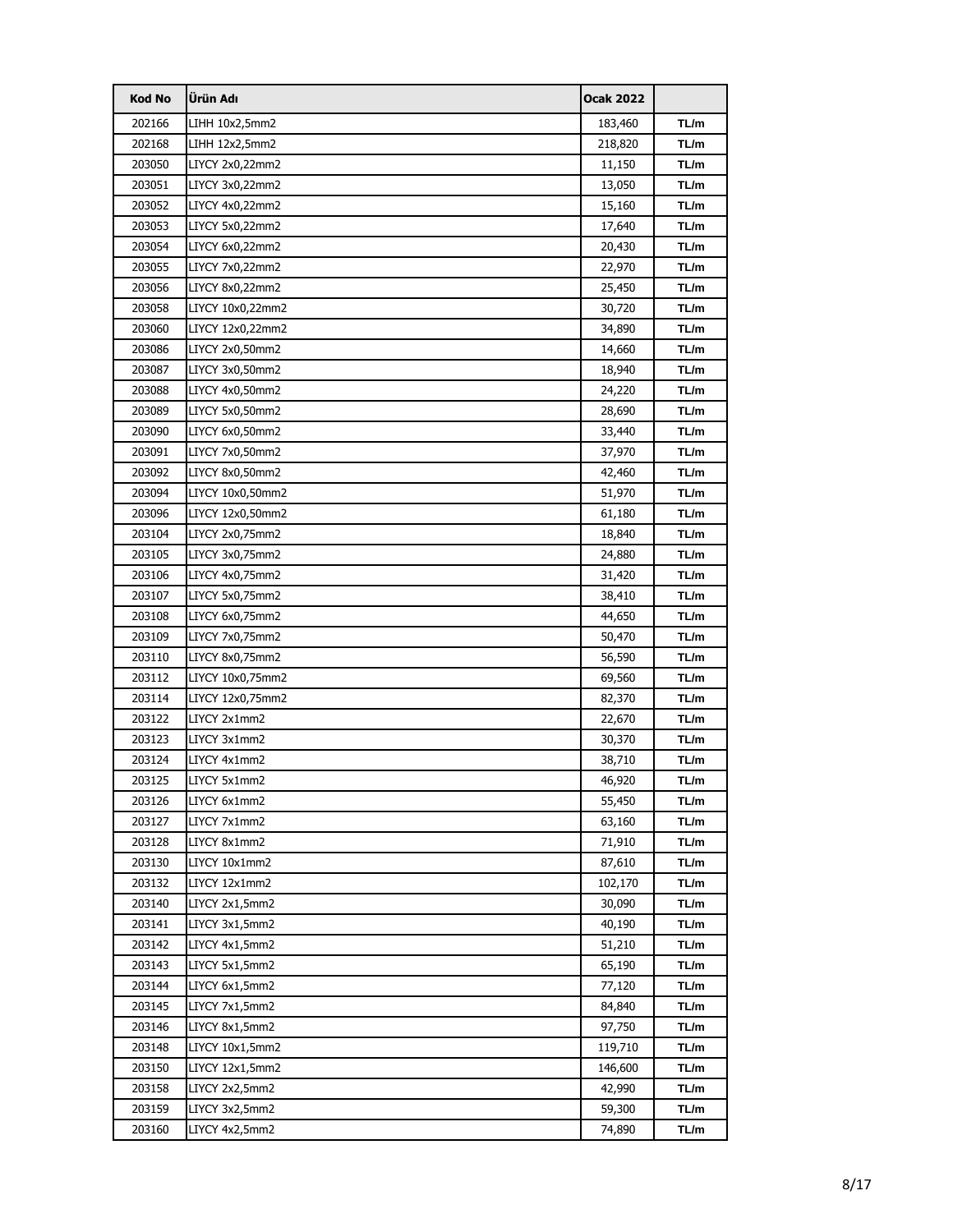| <b>Kod No</b> | Ürün Adı         | <b>Ocak 2022</b> |      |
|---------------|------------------|------------------|------|
| 203161        | LIYCY 5x2,5mm2   | 100,030          | TL/m |
| 203162        | LIYCY 6x2,5mm2   | 118,520          | TL/m |
| 203163        | LIYCY 7x2,5mm2   | 136,990          | TL/m |
| 203164        | LIYCY 8x2,5mm2   | 155,630          | TL/m |
| 203166        | LIYCY 10x2,5mm2  | 193,110          | TL/m |
| 203168        | LIYCY 12x2,5mm2  | 228,270          | TL/m |
| 204050        | LIHCH 2x0,22mm2  | 12,480           | TL/m |
| 204051        | LIHCH 3x0,22mm2  | 14,980           | TL/m |
| 204052        | LIHCH 4x0,22mm2  | 17,100           | TL/m |
| 204053        | LIHCH 5x0,22mm2  | 19,650           | TL/m |
| 204054        | LIHCH 6x0,22mm2  | 22,590           | TL/m |
| 204055        | LIHCH 7x0,22mm2  | 24,990           | TL/m |
| 204056        | LIHCH 8x0,22mm2  | 27,810           | TL/m |
| 204058        | LIHCH 10x0,22mm2 | 33,020           | TL/m |
| 204060        | LIHCH 12x0,22mm2 | 37,440           | TL/m |
| 204086        | LIHCH 2x0,50mm2  | 16,340           | TL/m |
| 204087        | LIHCH 3x0,50mm2  | 21,540           | TL/m |
| 204088        | LIHCH 4x0,50mm2  | 25,890           | TL/m |
| 204089        | LIHCH 5x0,50mm2  | 31,760           | TL/m |
| 204090        | LIHCH 6x0,50mm2  | 35,520           | TL/m |
| 204091        | LIHCH 7x0,50mm2  | 41,140           | TL/m |
| 204092        | LIHCH 8x0,50mm2  | 43,980           | TL/m |
| 204094        | LIHCH 10x0,50mm2 | 54,400           | TL/m |
| 204096        | LIHCH 12x0,50mm2 | 65,240           | TL/m |
| 204104        | LIHCH 2x0,75mm2  | 20,250           | TL/m |
| 204105        | LIHCH 3x0,75mm2  | 25,980           | TL/m |
| 204106        | LIHCH 4x0,75mm2  | 31,900           | TL/m |
| 204107        | LIHCH 5x0,75mm2  | 39,780           | TL/m |
| 204108        | LIHCH 6x0,75mm2  | 45,630           | TL/m |
| 204109        | LIHCH 7x0,75mm2  | 51,540           | TL/m |
| 204110        | LIHCH 8x0,75mm2  | 59,180           | TL/m |
| 204112        | LIHCH 10x0,75mm2 | 73,920           | TL/m |
| 204114        | LIHCH 12x0,75mm2 | 87,090           | TL/m |
| 204122        | LIHCH 2x1mm2     | 23,780           | TL/m |
| 204123        | LIHCH 3x1mm2     | 30,900           | TL/m |
| 204124        | LIHCH 4x1mm2     | 39,710           | TL/m |
| 204125        | LIHCH 5x1mm2     | 50,550           | TL/m |
| 204126        | LIHCH 6x1mm2     | 57,720           | TL/m |
| 204127        | LIHCH 7x1mm2     | 64,610           | TL/m |
| 204128        | LIHCH 8x1mm2     | 73,450           | TL/m |
| 204130        | LIHCH 10x1mm2    | 92,160           | TL/m |
| 204132        | LIHCH 12x1mm2    | 106,880          | TL/m |
| 204140        | LIHCH 2x1,5mm2   | 30,390           | TL/m |
| 204141        | LIHCH 3x1,5mm2   | 40,530           | TL/m |
| 204142        | LIHCH 4x1,5mm2   | 51,690           | TL/m |
| 204143        | LIHCH 5x1,5mm2   | 69,830           | TL/m |
| 204144        | LIHCH 6x1,5mm2   | 77,670           | TL/m |
| 204145        | LIHCH 7x1,5mm2   | 85,420           | TL/m |
| 204146        | LIHCH 8x1,5mm2   | 98,650           | TL/m |
| 204148        | LIHCH 10x1,5mm2  | 122,950          | TL/m |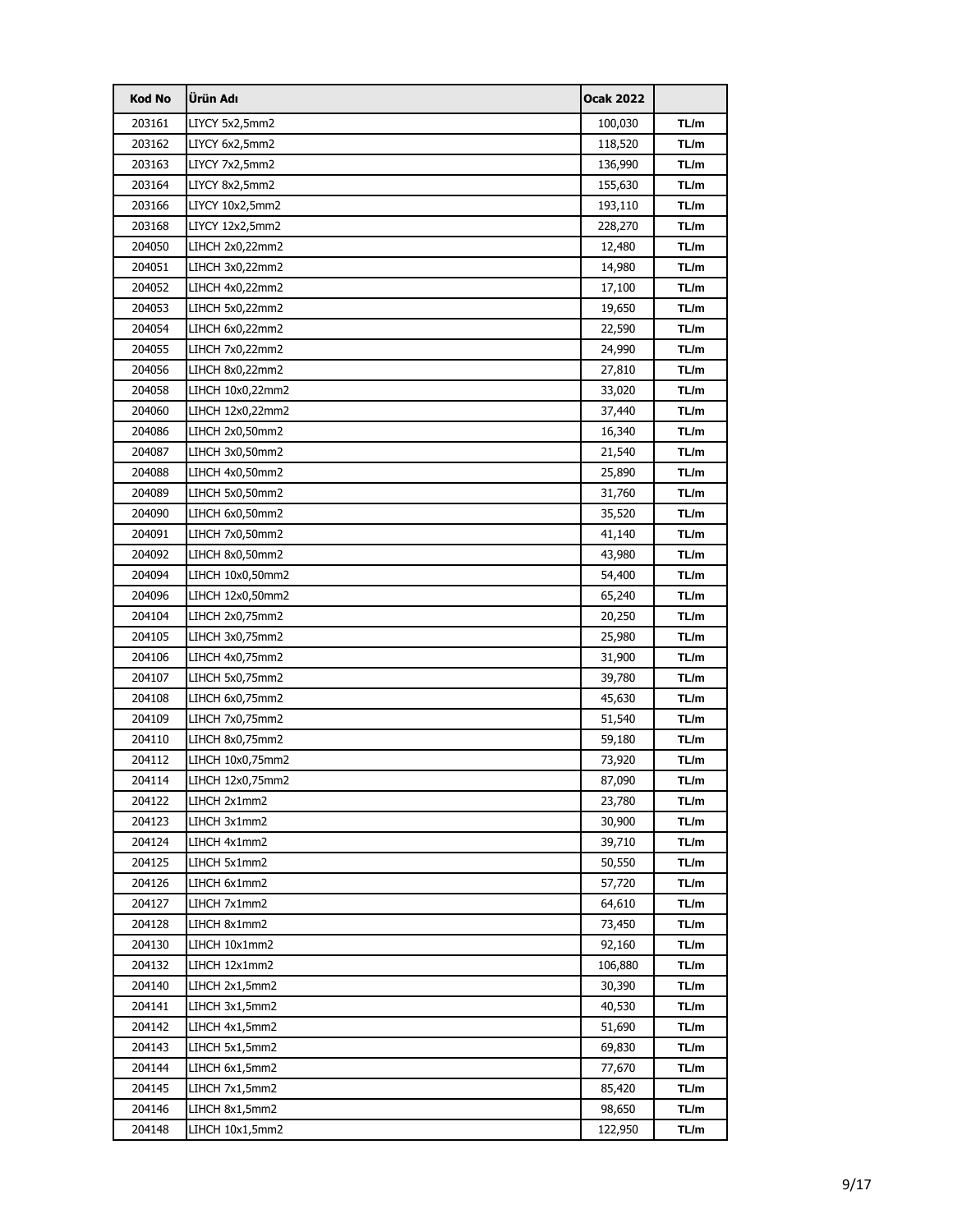| <b>Kod No</b> | Ürün Adı                      | <b>Ocak 2022</b> |      |
|---------------|-------------------------------|------------------|------|
| 204150        | LIHCH 12x1,5mm2               | 154,010          | TL/m |
| 204158        | LIHCH 2x2,5mm2                | 43,370           | TL/m |
| 204159        | LIHCH 3x2,5mm2                | 59,940           | TL/m |
| 204160        | LIHCH 4x2,5mm2                | 75,340           | TL/m |
| 204161        | LIHCH 5x2,5mm2                | 105,340          | TL/m |
| 204162        | LIHCH 6x2,5mm2                | 124,950          | TL/m |
| 204163        | LIHCH 7x2,5mm2                | 144,050          | TL/m |
| 204164        | LIHCH 8x2,5mm2                | 162,660          | TL/m |
| 204166        | LIHCH 10x2,5mm2               | 201,280          | TL/m |
| 204168        | LIHCH 12x2,5mm2               | 237,400          | TL/m |
| 204183        | LIHCH 4x4mm2                  | 140,390          | TL/m |
| 205050        | LIY(St)Y 2x0,22mm2 + 0,22mm2  | 8,340            | TL/m |
| 205051        | LIY(St)Y 3x0,22mm2 + 0,22mm2  | 10,720           | TL/m |
| 205052        | LIY(St)Y 4x0,22mm2 + 0,22mm2  | 12,780           | TL/m |
| 205053        | LIY(St)Y 5x0,22mm2 + 0,22mm2  | 15,140           | TL/m |
| 205054        | LIY(St)Y 6x0,22mm2 + 0,22mm2  | 17,730           | TL/m |
| 205055        | LIY(St)Y 7x0,22mm2 + 0,22mm2  | 19,580           | TL/m |
| 205056        | LIY(St)Y 8x0,22mm2 + 0,22mm2  | 21,780           | TL/m |
| 205058        | LIY(St)Y 10x0,22mm2 + 0,22mm2 | 26,560           | TL/m |
| 205060        | LIY(St)Y 12x0,22mm2 + 0,22mm2 | 30,510           | TL/m |
| 205086        | LIY(St)Y 2x0,50mm2 + 0,22mm2  | 12,440           | TL/m |
| 205087        | LIY(St)Y 3x0,50mm2 + 0,22mm2  | 16,870           | TL/m |
| 205088        | LIY(St)Y 4x0,50mm2 + 0,22mm2  | 21,320           | TL/m |
| 205089        | LIY(St)Y 5x0,50mm2 + 0,22mm2  | 25,830           | TL/m |
| 205090        | LIY(St)Y 6x0,50mm2 + 0,22mm2  | 30,260           | TL/m |
| 205091        | LIY(St)Y 7x0,50mm2 + 0,22mm2  | 34,510           | TL/m |
| 205092        | LIY(St)Y 8x0,50mm2 + 0,22mm2  | 38,270           | TL/m |
| 205094        | LIY(St)Y 10x0,50mm2 + 0,22mm2 | 46,660           | TL/m |
| 205096        | LIY(St)Y 12x0,50mm2 + 0,22mm2 | 54,470           | TL/m |
| 205104        | LIY(St)Y 2x0,75mm2 + 0,50mm2  | 17,690           | TL/m |
| 205105        | LIY(St)Y 3x0,75mm2 + 0,50mm2  | 23,590           | TL/m |
| 205106        | LIY(St)Y 4x0,75mm2 + 0,50mm2  | 29,780           | TL/m |
| 205107        | LIY(St)Y 5x0,75mm2 + 0,50mm2  | 37,240           | TL/m |
| 205108        | LIY(St)Y 6x0,75mm2 + 0,50mm2  | 41,990           | TL/m |
| 205109        | LIY(St)Y 7x0,75mm2 + 0,50mm2  | 47,200           | TL/m |
| 205110        | LIY(St)Y 8x0,75mm2 + 0,50mm2  | 53,170           | TL/m |
| 205112        | LIY(St)Y 10x0,75mm2 + 0,50mm2 | 67,780           | TL/m |
| 205114        | LIY(St)Y 12x0,75mm2 + 0,50mm2 | 80,840           | TL/m |
| 205122        | LIY(St)Y 2x1mm2 + 0,50mm2     | 22,170           | TL/m |
| 205123        | LIY(St)Y 3x1mm2 + 0,50mm2     | 29,420           | TL/m |
| 205124        | LIY(St)Y 4x1mm2 + 0,50mm2     | 36,510           | TL/m |
| 205125        | $LIY(St)Y 5x1mm2 + 0,50mm2$   | 44,480           | TL/m |
| 205126        | LIY(St)Y 6x1mm2 + 0,50mm2     | 52,600           | TL/m |
| 205127        | LIY(St)Y 7x1mm2 + 0,50mm2     | 60,450           | TL/m |
| 205128        | LIY(St)Y 8x1mm2 + 0,50mm2     | 68,200           | TL/m |
| 205130        | LIY(St)Y 10x1mm2 + 0,50mm2    | 84,260           | TL/m |
| 205132        | LIY(St)Y 12x1mm2 + 0,50mm2    | 99,920           | TL/m |
| 205140        | LIY(St)Y 2x1,5mm2 + 0,50mm2   | 27,610           | TL/m |
| 205141        | LIY(St)Y 3x1,5mm2 + 0,50mm2   | 37,140           | TL/m |
| 205142        | LIY(St)Y 4x1,5mm2 + 0,50mm2   | 48,360           | TL/m |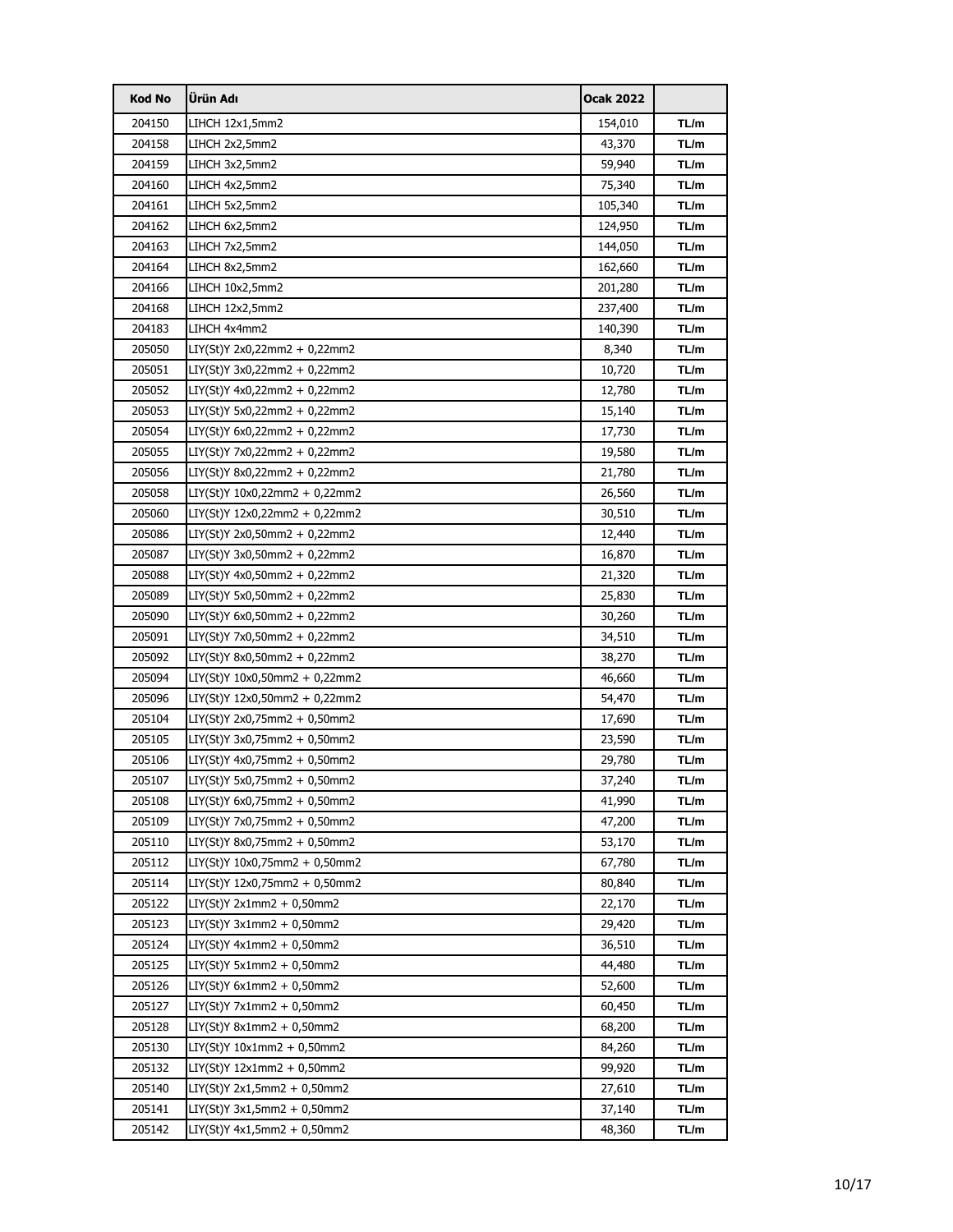| <b>Kod No</b> | Ürün Adı                      | <b>Ocak 2022</b> |      |
|---------------|-------------------------------|------------------|------|
| 205143        | LIY(St)Y 5x1,5mm2 + 0,50mm2   | 62,100           | TL/m |
| 205144        | LIY(St)Y 6x1,5mm2 + 0,50mm2   | 72,750           | TL/m |
| 205145        | LIY(St)Y 7x1,5mm2 + 0,50mm2   | 82,640           | TL/m |
| 205146        | LIY(St)Y 8x1,5mm2 + 0,50mm2   | 95,430           | TL/m |
| 205148        | LIY(St)Y 10x1,5mm2 + 0,50mm2  | 117,110          | TL/m |
| 205150        | LIY(St)Y 12x1,5mm2 + 0,50mm2  | 137,900          | TL/m |
| 205158        | LIY(St)Y 2x2,5mm2 + 0,50mm2   | 42,070           | TL/m |
| 205159        | LIY(St)Y 3x2,5mm2 + 0,50mm2   | 58,820           | TL/m |
| 205160        | LIY(St)Y 4x2,5mm2 + 0,50mm2   | 74,420           | TL/m |
| 205161        | LIY(St)Y 5x2,5mm2 + 0,50mm2   | 95,960           | TL/m |
| 205162        | LIY(St)Y 6x2,5mm2 + 0,50mm2   | 114,220          | TL/m |
| 205163        | LIY(St)Y 7x2,5mm2 + 0,50mm2   | 132,200          | TL/m |
| 205164        | LIY(St)Y 8x2,5mm2 + 0,50mm2   | 149,720          | TL/m |
| 205166        | LIY(St)Y 10x2,5mm2 + 0,50mm2  | 186,100          | TL/m |
| 205168        | LIY(St)Y 12x2,5mm2 + 0,50mm2  | 219,840          | TL/m |
| 206050        | LIH(St)H 2x0,22mm2 + 0,22mm2  | 9,660            | TL/m |
| 206051        | LIH(St)H 3x0,22mm2 + 0,22mm2  | 12,510           | TL/m |
| 206052        | LIH(St)H 4x0,22mm2 + 0,22mm2  | 14,330           | TL/m |
| 206053        | LIH(St)H 5x0,22mm2 + 0,22mm2  | 16,120           | TL/m |
| 206054        | LIH(St)H 6x0,22mm2 + 0,22mm2  | 19,190           | TL/m |
| 206055        | LIH(St)H 7x0,22mm2 + 0,22mm2  | 20,540           | TL/m |
| 206056        | LIH(St)H 8x0,22mm2 + 0,22mm2  | 24,180           | TL/m |
| 206058        | LIH(St)H 10x0,22mm2 + 0,22mm2 | 27,230           | TL/m |
| 206060        | LIH(St)H 12x0,22mm2 + 0,22mm2 | 31,790           | TL/m |
| 206086        | LIH(St)H 2x0,50mm2 + 0,22mm2  | 14,640           | TL/m |
| 206087        | LIH(St)H 3x0,50mm2 + 0,22mm2  | 18,600           | TL/m |
| 206088        | LIH(St)H 4x0,50mm2 + 0,22mm2  | 22,970           | TL/m |
| 206089        | LIH(St)H 5x0,50mm2 + 0,22mm2  | 27,340           | TL/m |
| 206090        | LIH(St)H 6x0,50mm2 + 0,22mm2  | 31,590           | TL/m |
| 206091        | LIH(St)H 7x0,50mm2 + 0,22mm2  | 36,500           | TL/m |
| 206092        | LIH(St)H 8x0,50mm2 + 0,22mm2  | 40,130           | TL/m |
| 206094        | LIH(St)H 10x0,50mm2 + 0,22mm2 | 48,260           | TL/m |
| 206096        | LIH(St)H 12x0,50mm2 + 0,22mm2 | 56,750           | TL/m |
| 206104        | LIH(St)H 2x0,75mm2 + 0,50mm2  | 19,490           | TL/m |
| 206105        | LIH(St)H 3x0,75mm2 + 0,50mm2  | 24,110           | TL/m |
| 206106        | LIH(St)H 4x0,75mm2 + 0,50mm2  | 30,300           | TL/m |
| 206107        | LIH(St)H 5x0,75mm2 + 0,50mm2  | 38,330           | TL/m |
| 206108        | LIH(St)H 6x0,75mm2 + 0,50mm2  | 42,820           | TL/m |
| 206109        | LIH(St)H 7x0,75mm2 + 0,50mm2  | 48,010           | TL/m |
| 206110        | LIH(St)H 8x0,75mm2 + 0,50mm2  | 54,110           | TL/m |
| 206112        | LIH(St)H 10x0,75mm2 + 0,50mm2 | 68,850           | TL/m |
| 206114        | LIH(St)H 12x0,75mm2 + 0,50mm2 | 82,210           | TL/m |
| 206122        | LIH(St)H 2x1mm2 + 0,50mm2     | 22,860           | TL/m |
| 206123        | LIH(St)H 3x1mm2 + 0,50mm2     | 30,060           | TL/m |
| 206124        | LIH(St)H 4x1mm2 + 0,50mm2     | 37,060           | TL/m |
| 206125        | $LIH(St)H 5x1mm2 + 0,50mm2$   | 46,690           | TL/m |
| 206126        | LIH(St)H 6x1mm2 + 0,50mm2     | 54,910           | TL/m |
| 206127        | LIH(St)H 7x1mm2 + 0,50mm2     | 61,870           | TL/m |
| 206128        | LIH(St)H 8x1mm2 + 0,50mm2     | 70,820           | TL/m |
| 206130        | LIH(St)H 10x1mm2 + 0,50mm2    | 90,780           | TL/m |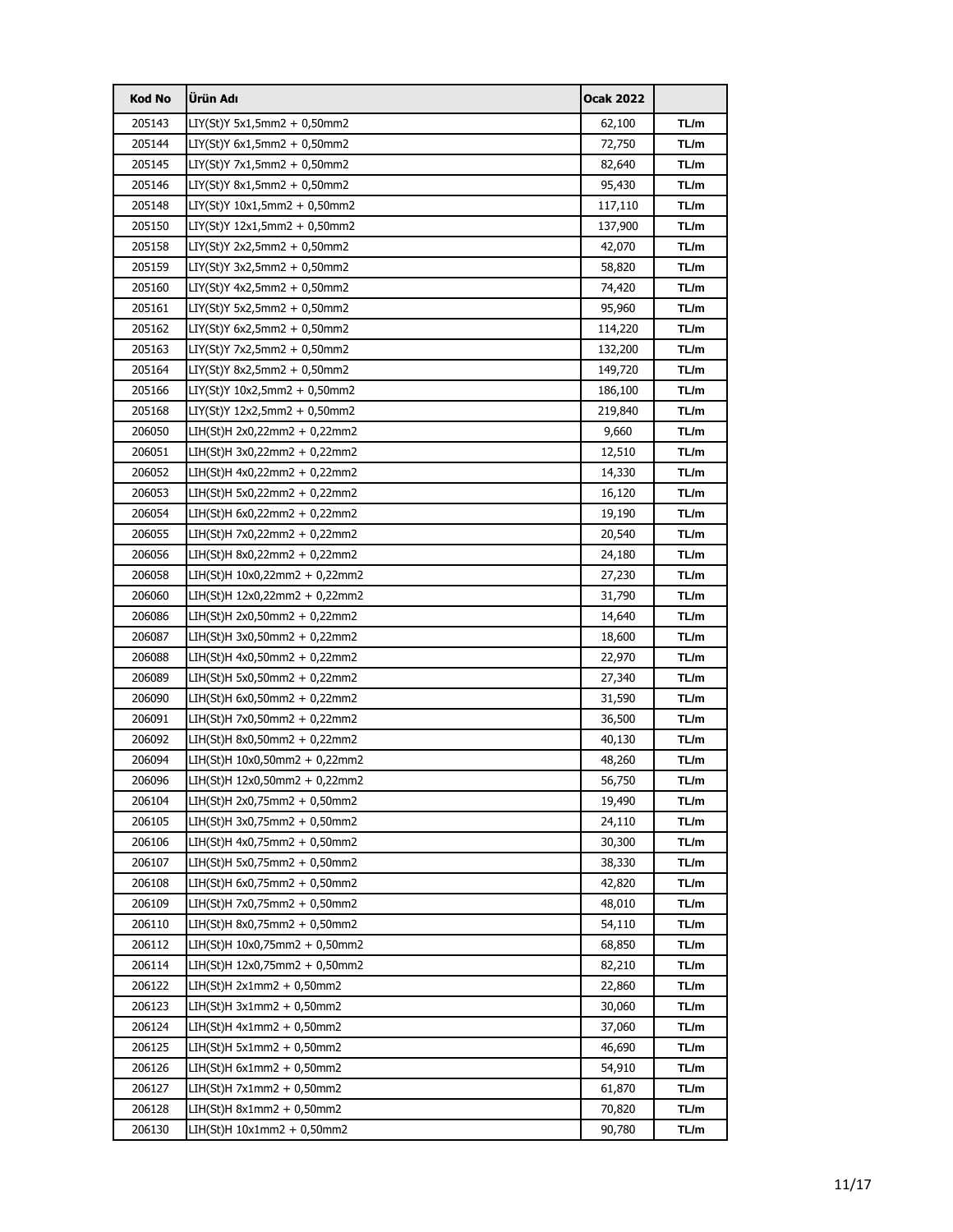| <b>Kod No</b> | Ürün Adı                     | <b>Ocak 2022</b> |      |
|---------------|------------------------------|------------------|------|
| 206132        | LIH(St)H 12x1mm2 + 0,50mm2   | 101,650          | TL/m |
| 206140        | LIH(St)H 2x1,5mm2 + 0,50mm2  | 28,150           | TL/m |
| 206141        | LIH(St)H 3x1,5mm2 + 0,50mm2  | 37,720           | TL/m |
| 206142        | LIH(St)H 4x1,5mm2 + 0,50mm2  | 49,200           | TL/m |
| 206143        | LIH(St)H 5x1,5mm2 + 0,50mm2  | 64,210           | TL/m |
| 206144        | LIH(St)H 6x1,5mm2 + 0,50mm2  | 74,170           | TL/m |
| 206145        | LIH(St)H 7x1,5mm2 + 0,50mm2  | 83,900           | TL/m |
| 206146        | LIH(St)H 8x1,5mm2 + 0,50mm2  | 97,390           | TL/m |
| 206148        | LIH(St)H 10x1,5mm2 + 0,50mm2 | 123,450          | TL/m |
| 206150        | LIH(St)H 12x1,5mm2 + 0,50mm2 | 144,530          | TL/m |
| 206158        | LIH(St)H 2x2,5mm2 + 0,50mm2  | 42,810           | TL/m |
| 206159        | LIH(St)H 3x2,5mm2 + 0,50mm2  | 59,600           | TL/m |
| 206160        | LIH(St)H 4x2,5mm2 + 0,50mm2  | 74,490           | TL/m |
| 206161        | LIH(St)H 5x2,5mm2 + 0,50mm2  | 98,090           | TL/m |
| 206162        | LIH(St)H 6x2,5mm2 + 0,50mm2  | 116,120          | TL/m |
| 206163        | LIH(St)H 7x2,5mm2 + 0,50mm2  | 134,600          | TL/m |
| 206164        | LIH(St)H 8x2,5mm2 + 0,50mm2  | 152,760          | TL/m |
| 206166        | LIH(St)H 10x2,5mm2 + 0,50mm2 | 189,540          | TL/m |
| 206168        | LIH(St)H 12x2,5mm2 + 0,50mm2 | 224,360          | TL/m |
| 207050        | LIY(St)CY 2x0,22mm2          | 11,510           | TL/m |
| 207051        | LIY(St)CY 3x0,22mm2          | 13,780           | TL/m |
| 207052        | LIY(St)CY 4x0,22mm2          | 16,260           | TL/m |
| 207053        | LIY(St)CY 5x0,22mm2          | 18,650           | TL/m |
| 207054        | LIY(St)CY 6x0,22mm2          | 21,170           | TL/m |
| 207055        | LIY(St)CY 7x0,22mm2          | 23,620           | TL/m |
| 207056        | LIY(St)CY 8x0,22mm2          | 26,020           | TL/m |
| 207058        | LIY(St)CY 10x0,22mm2         | 31,230           | TL/m |
| 207060        | LIY(St)CY 12x0,22mm2         | 35,600           | TL/m |
| 207086        | LIY(St)CY 2x0,50mm2          | 16,040           | TL/m |
| 207087        | LIY(St)CY 3x0,50mm2          | 20,140           | TL/m |
| 207088        | LIY(St)CY 4x0,50mm2          | 25,360           | TL/m |
| 207089        | LIY(St)CY 5x0,50mm2          | 30,240           | TL/m |
| 207090        | LIY(St)CY 6x0,50mm2          | 35,240           | TL/m |
| 207091        | LIY(St)CY 7x0,50mm2          | 39,660           | TL/m |
| 207092        | LIY(St)CY 8x0,50mm2          | 44,450           | TL/m |
| 207094        | LIY(St)CY 10x0,50mm2         | 53,860           | TL/m |
| 207096        | LIY(St)CY 12x0,50mm2         | 63,350           | TL/m |
| 207104        | LIY(St)CY 2x0,75mm2          | 19,220           | TL/m |
| 207105        | LIY(St)CY 3x0,75mm2          | 25,260           | TL/m |
| 207106        | LIY(St)CY 4x0,75mm2          | 32,310           | TL/m |
| 207107        | LIY(St)CY 5x0,75mm2          | 38,990           | TL/m |
| 207108        | LIY(St)CY 6x0,75mm2          | 45,320           | TL/m |
| 207109        | LIY(St)CY 7x0,75mm2          | 51,270           | TL/m |
| 207110        | LIY(St)CY 8x0,75mm2          | 57,700           | TL/m |
| 207112        | LIY(St)CY 10x0,75mm2         | 70,670           | TL/m |
| 207114        | LIY(St)CY 12x0,75mm2         | 83,720           | TL/m |
| 207122        | LIY(St)CY 2x1mm2             | 23,630           | TL/m |
| 207123        | LIY(St)CY 3x1mm2             | 31,560           | TL/m |
| 207124        | LIY(St)CY 4x1mm2             | 39,370           | TL/m |
| 207125        | LIY(St)CY 5x1mm2             | 47,930           | TL/m |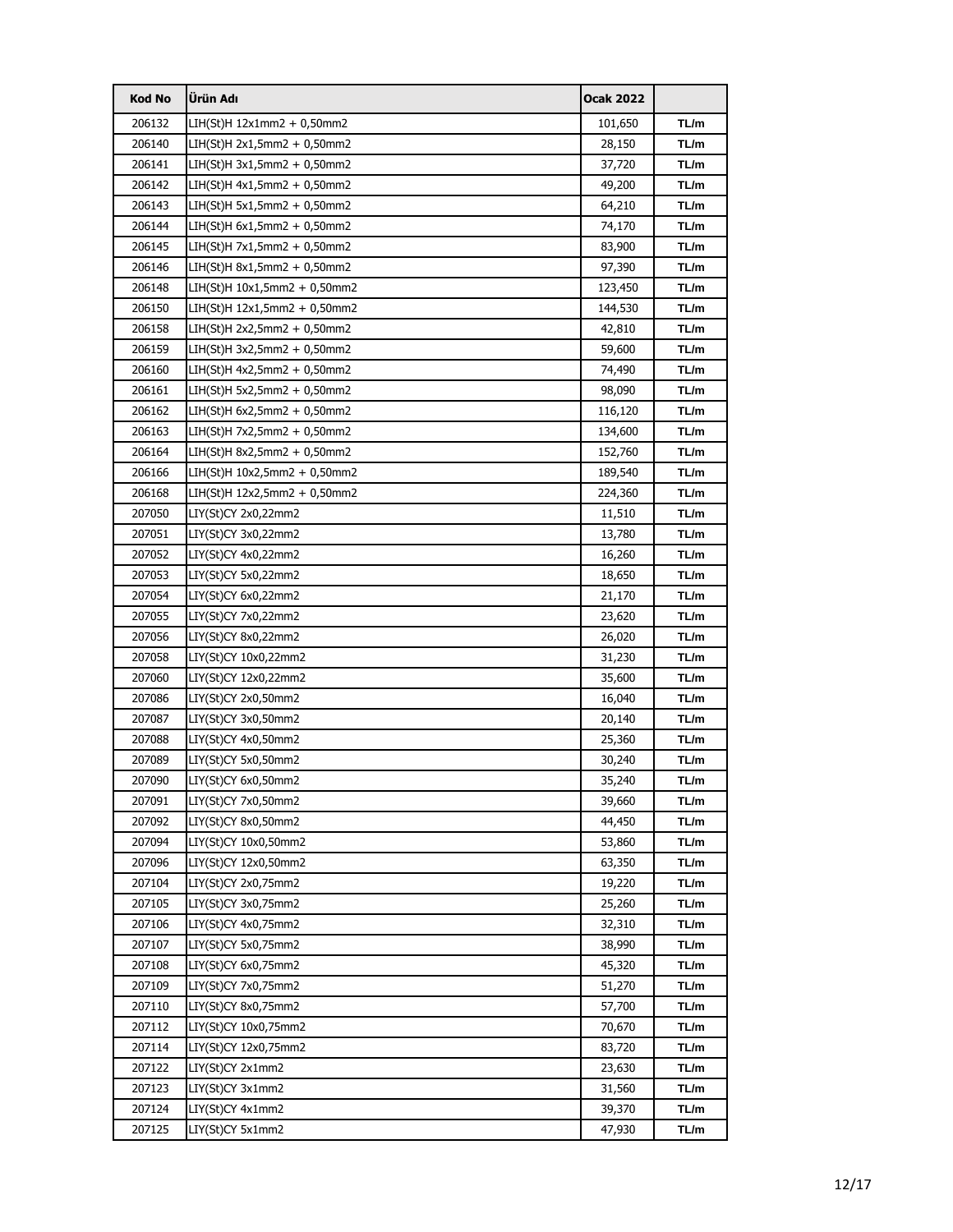| <b>Kod No</b> | Ürün Adı             | <b>Ocak 2022</b> |      |
|---------------|----------------------|------------------|------|
| 207126        | LIY(St)CY 6x1mm2     | 56,470           | TL/m |
| 207127        | LIY(St)CY 7x1mm2     | 64,830           | TL/m |
| 207128        | LIY(St)CY 8x1mm2     | 73,200           | TL/m |
| 207130        | LIY(St)CY 10x1mm2    | 89,990           | TL/m |
| 207132        | LIY(St)CY 12x1mm2    | 104,410          | TL/m |
| 207140        | LIY(St)CY 2x1,5mm2   | 30,700           | TL/m |
| 207141        | LIY(St)CY 3x1,5mm2   | 42,040           | TL/m |
| 207142        | LIY(St)CY 4x1,5mm2   | 54,260           | TL/m |
| 207143        | LIY(St)CY 5x1,5mm2   | 66,500           | TL/m |
| 207144        | LIY(St)CY 6x1,5mm2   | 79,090           | TL/m |
| 207145        | LIY(St)CY 7x1,5mm2   | 91,180           | TL/m |
| 207146        | LIY(St)CY 8x1,5mm2   | 103,080          | TL/m |
| 207148        | LIY(St)CY 10x1,5mm2  | 126,950          | TL/m |
| 207150        | LIY(St)CY 12x1,5mm2  | 149,140          | TL/m |
| 207158        | LIY(St)CY 2x2,5mm2   | 44,640           | TL/m |
| 207159        | LIY(St)CY 3x2,5mm2   | 64,420           | TL/m |
| 207160        | LIY(St)CY 4x2,5mm2   | 83,870           | TL/m |
| 207161        | LIY(St)CY 5x2,5mm2   | 103,530          | TL/m |
| 207162        | LIY(St)CY 6x2,5mm2   | 122,760          | TL/m |
| 207163        | LIY(St)CY 7x2,5mm2   | 141,540          | TL/m |
| 207164        | LIY(St)CY 8x2,5mm2   | 159,860          | TL/m |
| 207166        | LIY(St)CY 10x2,5mm2  | 197,330          | TL/m |
| 207168        | LIY(St)CY 12x2,5mm2  | 233,030          | TL/m |
| 208050        | LIH(St)CH 2x0,22mm2  | 12,810           | TL/m |
| 208051        | LIH(St)CH 3x0,22mm2  | 15,420           | TL/m |
| 208052        | LIH(St)CH 4x0,22mm2  | 17,640           | TL/m |
| 208053        | LIH(St)CH 5x0,22mm2  | 20,490           | TL/m |
| 208054        | LIH(St)CH 6x0,22mm2  | 23,490           | TL/m |
| 208055        | LIH(St)CH 7x0,22mm2  | 25,680           | TL/m |
| 208056        | LIH(St)CH 8x0,22mm2  | 28,000           | TL/m |
| 208058        | LIH(St)CH 10x0,22mm2 | 33,680           | TL/m |
| 208060        | LIH(St)CH 12x0,22mm2 | 38,720           | TL/m |
| 208086        | LIH(St)CH 2x0,50mm2  | 17,760           | TL/m |
| 208087        | LIH(St)CH 3x0,50mm2  | 22,660           | TL/m |
| 208088        | LIH(St)CH 4x0,50mm2  | 28,030           | TL/m |
| 208089        | LIH(St)CH 5x0,50mm2  | 33,230           | TL/m |
| 208090        | LIH(St)CH 6x0,50mm2  | 38,270           | TL/m |
| 208091        | LIH(St)CH 7x0,50mm2  | 43,190           | TL/m |
| 208092        | LIH(St)CH 8x0,50mm2  | 48,030           | TL/m |
| 208094        | LIH(St)CH 10x0,50mm2 | 57,460           | TL/m |
| 208096        | LIH(St)CH 12x0,50mm2 | 67,470           | TL/m |
| 208104        | LIH(St)CH 2x0,75mm2  | 20,960           | TL/m |
| 208105        | LIH(St)CH 3x0,75mm2  | 27,570           | TL/m |
| 208106        | LIH(St)CH 4x0,75mm2  | 33,880           | TL/m |
| 208107        | LIH(St)CH 5x0,75mm2  | 40,420           | TL/m |
| 208108        | LIH(St)CH 6x0,75mm2  | 47,590           | TL/m |
| 208109        | LIH(St)CH 7x0,75mm2  | 54,320           | TL/m |
| 208110        | LIH(St)CH 8x0,75mm2  | 60,620           | TL/m |
| 208112        | LIH(St)CH 10x0,75mm2 | 74,620           | TL/m |
| 208114        | LIH(St)CH 12x0,75mm2 | 88,480           | TL/m |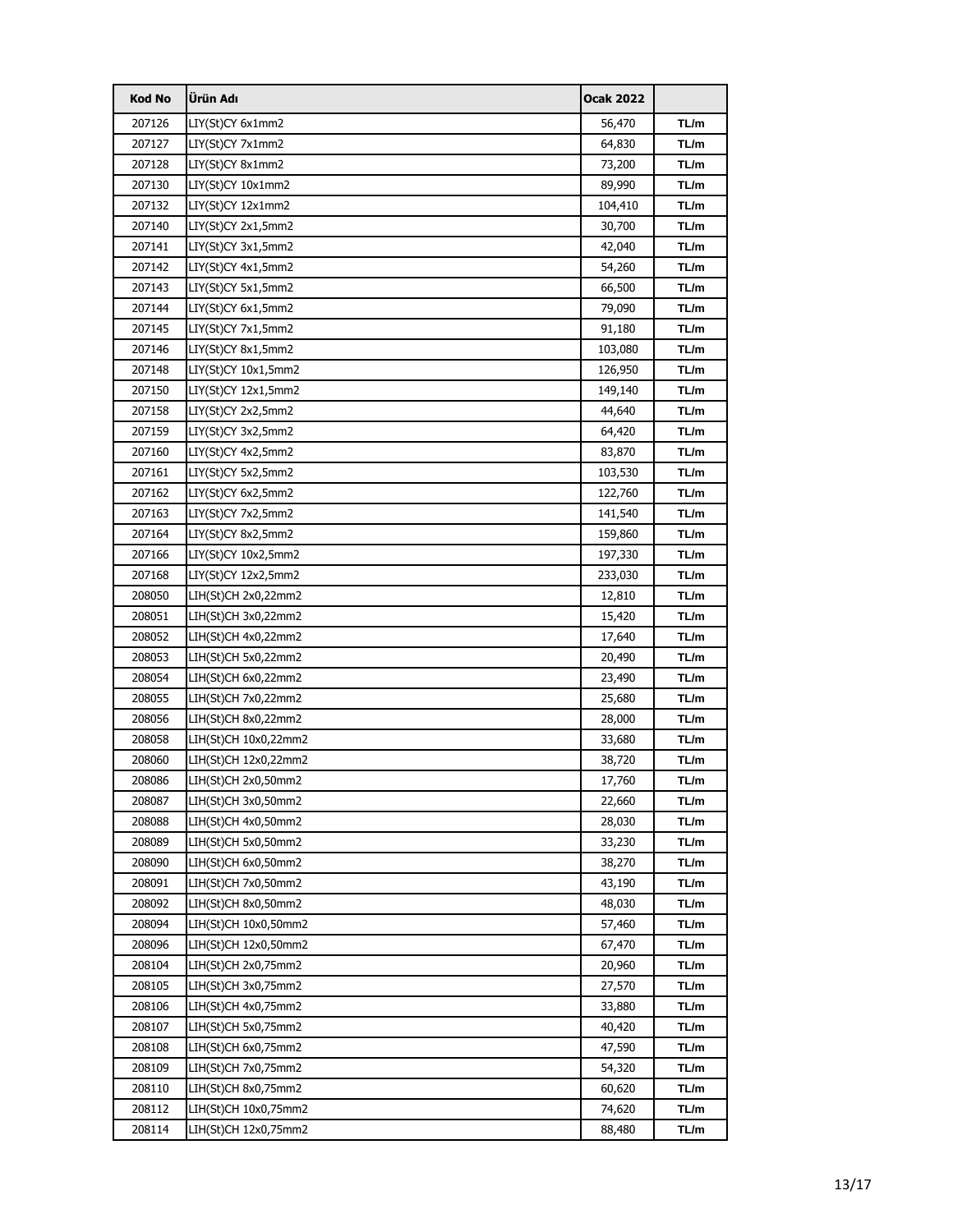| <b>Kod No</b> | Ürün Adı             | <b>Ocak 2022</b> |      |
|---------------|----------------------|------------------|------|
| 208122        | LIH(St)CH 2x1mm2     | 25,670           | TL/m |
| 208123        | LIH(St)CH 3x1mm2     | 34,220           | TL/m |
| 208124        | LIH(St)CH 4x1mm2     | 43,820           | TL/m |
| 208125        | LIH(St)CH 5x1mm2     | 52,020           | TL/m |
| 208126        | LIH(St)CH 6x1mm2     | 60,550           | TL/m |
| 208127        | LIH(St)CH 7x1mm2     | 68,550           | TL/m |
| 208128        | LIH(St)CH 8x1mm2     | 76,830           | TL/m |
| 208130        | LIH(St)CH 10x1mm2    | 93,540           | TL/m |
| 208132        | LIH(St)CH 12x1mm2    | 109,550          | TL/m |
| 208140        | LIH(St)CH 2x1,5mm2   | 32,990           | TL/m |
| 208141        | LIH(St)CH 3x1,5mm2   | 44,980           | TL/m |
| 208142        | LIH(St)CH 4x1,5mm2   | 57,520           | TL/m |
| 208143        | LIH(St)CH 5x1,5mm2   | 71,170           | TL/m |
| 208144        | LIH(St)CH 6x1,5mm2   | 83,860           | TL/m |
| 208145        | LIH(St)CH 7x1,5mm2   | 96,440           | TL/m |
| 208146        | LIH(St)CH 8x1,5mm2   | 108,270          | TL/m |
| 208148        | LIH(St)CH 10x1,5mm2  | 133,890          | TL/m |
| 208150        | LIH(St)CH 12x1,5mm2  | 157,420          | TL/m |
| 208158        | LIH(St)CH 2x2,5mm2   | 47,130           | TL/m |
| 208159        | LIH(St)CH 3x2,5mm2   | 66,490           | TL/m |
| 208160        | LIH(St)CH 4x2,5mm2   | 86,830           | TL/m |
| 208161        | LIH(St)CH 5x2,5mm2   | 107,310          | TL/m |
| 208162        | LIH(St)CH 6x2,5mm2   | 127,270          | TL/m |
| 208163        | LIH(St)CH 7x2,5mm2   | 146,300          | TL/m |
| 208164        | LIH(St)CH 8x2,5mm2   | 165,900          | TL/m |
| 208166        | LIH(St)CH 10x2,5mm2  | 204,710          | TL/m |
| 208168        | LIH(St)CH 12x2,5mm2  | 241,980          | TL/m |
| 211086        | LIYCY Tp 2x2x0,50mm2 | 27,620           | TL/m |
| 211087        | LIYCY Tp 3x2x0,50mm2 | 37,780           | TL/m |
| 211088        | LIYCY Tp 4x2x0,50mm2 | 46,320           | TL/m |
| 212086        | LIHCH Tp 2x2x0,50mm2 | 30,600           | TL/m |
| 212087        | LIHCH Tp 3x2x0,50mm2 | 42,110           | TL/m |
| 212088        | LIHCH Tp 4x2x0,50mm2 | 50,800           | TL/m |
| 211104        | LIYCY Tp 2x2x0,75mm2 | 35,450           | TL/m |
| 211105        | LIYCY Tp 3x2x0,75mm2 | 48,900           | TL/m |
| 211106        | LIYCY Tp 4x2x0,75mm2 | 61,760           | TL/m |
| 212104        | LIHCH Tp 2x2x0,75mm2 | 41,000           | TL/m |
| 212105        | LIHCH Tp 3x2x0,75mm2 | 54,520           | TL/m |
| 212106        | LIHCH Tp 4x2x0,75mm2 | 68,270           | TL/m |
| 211122        | LIYCY Tp 2x2x1mm2    | 44,310           | TL/m |
| 211123        | LIYCY Tp 3x2x1mm2    | 61,650           | TL/m |
| 211124        | LIYCY Tp 4x2x1mm2    | 77,200           | TL/m |
| 212122        | LIHCH Tp 2x2x1mm2    | 48,440           | TL/m |
| 212123        | LIHCH Tp 3x2x1mm2    | 67,180           | TL/m |
| 212124        | LIHCH Tp 4x2x1mm2    | 84,280           | TL/m |
| 211140        | LIYCY Tp 2x2x1,5mm2  | 57,690           | TL/m |
| 211141        | LIYCY Tp 3x2x1,5mm2  | 82,500           | TL/m |
| 211142        | LIYCY Tp 4x2x1,5mm2  | 105,040          | TL/m |
| 212140        | LIHCH Tp 2x2x1,5mm2  | 66,160           | TL/m |
| 212141        | LIHCH Tp 3x2x1,5mm2  | 90,170           | TL/m |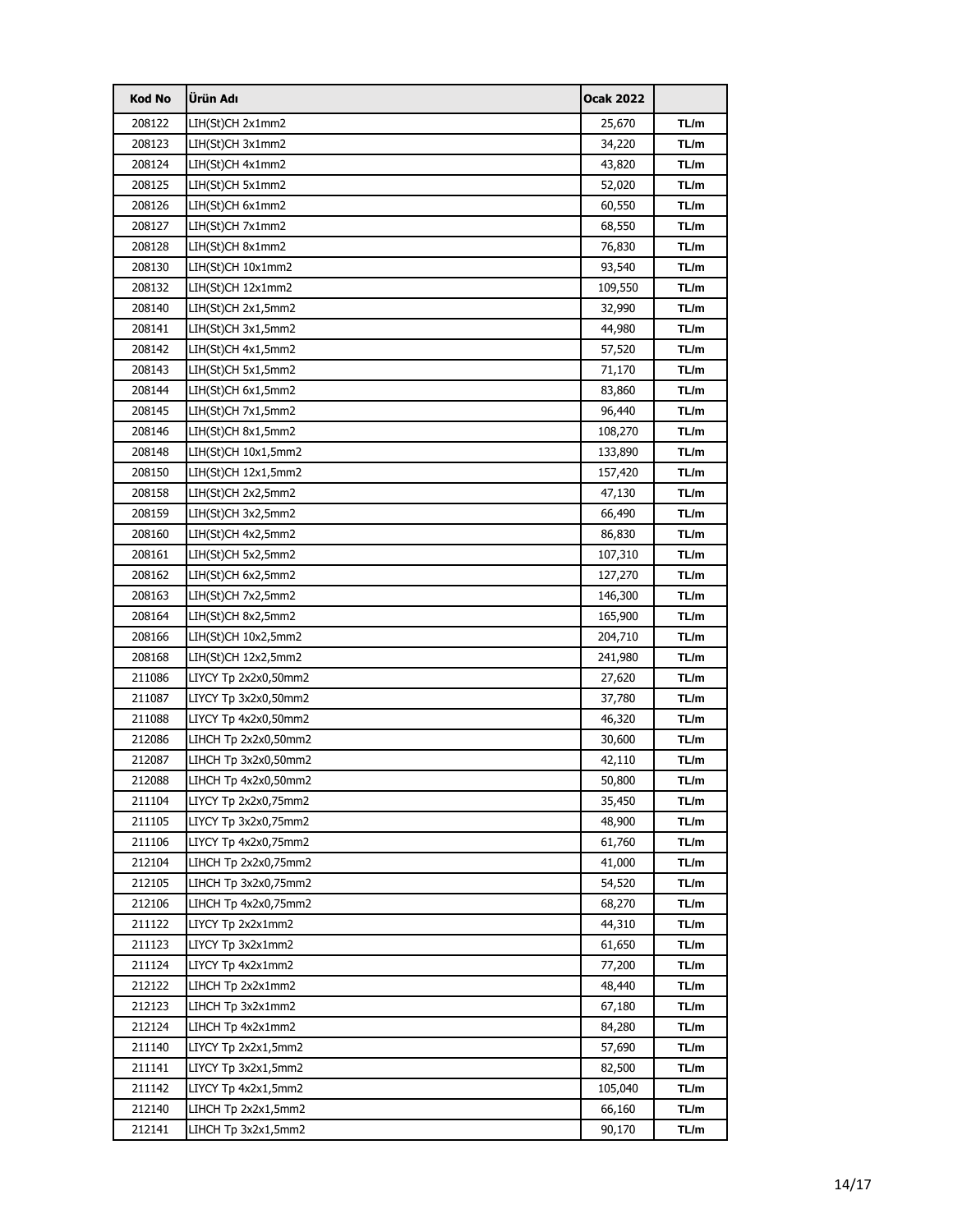| <b>Kod No</b> | <b>Ürün Adı</b>     | <b>Ocak 2022</b> |      |
|---------------|---------------------|------------------|------|
| 212142        | LIHCH Tp 4x2x1,5mm2 | 114,780          | TL/m |
| 217002        | YSLY-OZ 2x0,50mm2   | 12,420           | TL/m |
| 217003        | YSLY-JZ 3x0,50mm2   | 17,090           | TL/m |
| 217004        | YSLY-JZ 4x0,50mm2   | 19,630           | TL/m |
| 217005        | YSLY-JZ 5x0,50mm2   | 23,480           | TL/m |
| 217006        | YSLY-JZ 6x0,50mm2   | 27,970           | TL/m |
| 217007        | YSLY-JZ 7x0,50mm2   | 32,600           | TL/m |
| 217008        | YSLY-JZ 8x0,50mm2   | 37,160           | TL/m |
| 217010        | YSLY-JZ 10x0,50mm2  | 46,380           | TL/m |
| 217012        | YSLY-JZ 12x0,50mm2  | 55,420           | TL/m |
| 217014        | YSLY-JZ 14x0,50mm2  | 64,320           | TL/m |
| 217016        | YSLY-JZ 16x0,50mm2  | 73,260           | TL/m |
| 217018        | YSLY-JZ 18x0,50mm2  | 81,640           | TL/m |
| 217019        | YSLY-JZ 19x0,50mm2  | 85,280           | TL/m |
| 217020        | YSLY-JZ 20x0,50mm2  | 89,140           | TL/m |
| 217021        | YSLY-JZ 21x0,50mm2  | 92,910           | TL/m |
| 217024        | YSLY-JZ 24x0,50mm2  | 105,780          | TL/m |
| 217025        | YSLY-JZ 25x0,50mm2  | 109,480          | TL/m |
| 217030        | YSLY-JZ 30x0,50mm2  | 129,970          | TL/m |
| 217036        | YSLY-JZ 36x0,50mm2  | 154,440          | TL/m |
| 217062        | YSLY-OZ 2x0,75mm2   | 14,900           | TL/m |
| 217063        | YSLY-JZ 3G0,75mm2   | 20,260           | TL/m |
| 217064        | YSLY-JZ 4G0,75mm2   | 26,480           | TL/m |
| 217065        | YSLY-JZ 5G0,75mm2   | 32,530           | TL/m |
| 217066        | YSLY-JZ 6G0,75mm2   | 37,860           | TL/m |
| 217067        | YSLY-JZ 7G0,75mm2   | 42,640           | TL/m |
| 217068        | YSLY-JZ 8G0,75mm2   | 47,570           | TL/m |
| 217070        | YSLY-JZ 10G0,75mm2  | 63,690           | TL/m |
| 217072        | YSLY-JZ 12G0,75mm2  | 73,610           | TL/m |
| 217074        | YSLY-JZ 14G0,75mm2  | 86,380           | TL/m |
| 217076        | YSLY-JZ 16G0,75mm2  | 96,470           | TL/m |
| 217078        | YSLY-JZ 18G0,75mm2  | 113,160          | TL/m |
| 217079        | YSLY-JZ 19G0,75mm2  | 119,010          | TL/m |
| 217080        | YSLY-JZ 20G0,75mm2  | 125,570          | TL/m |
| 217081        | YSLY-JZ 21G0,75mm2  | 131,480          | TL/m |
| 217084        | YSLY-JZ 24G0,75mm2  | 144,770          | TL/m |
| 217085        | YSLY-JZ 25G0,75mm2  | 152,200          | TL/m |
| 217090        | YSLY-JZ 30G0,75mm2  | 189,410          | TL/m |
| 217096        | YSLY-JZ 36G0,75mm2  | 217,700          | TL/m |
| 217122        | YSLY-OZ 2x1mm2      | 18,670           | TL/m |
| 217123        | YSLY-JZ 3G1mm2      | 25,890           | TL/m |
| 217124        | YSLY-JZ 4G1mm2      | 33,670           | TL/m |
| 217125        | YSLY-JZ 5G1mm2      | 42,190           | TL/m |
| 217126        | YSLY-JZ 6G1mm2      | 49,690           | TL/m |
| 217127        | YSLY-JZ 7G1mm2      | 56,300           | TL/m |
| 217128        | YSLY-JZ 8G1mm2      | 63,360           | TL/m |
| 217130        | YSLY-JZ 10G1mm2     | 81,270           | TL/m |
| 217132        | YSLY-JZ 12G1mm2     | 92,940           | TL/m |
| 217134        | YSLY-JZ 14G1mm2     | 108,180          | TL/m |
| 217136        | YSLY-JZ 16G1mm2     | 123,580          | TL/m |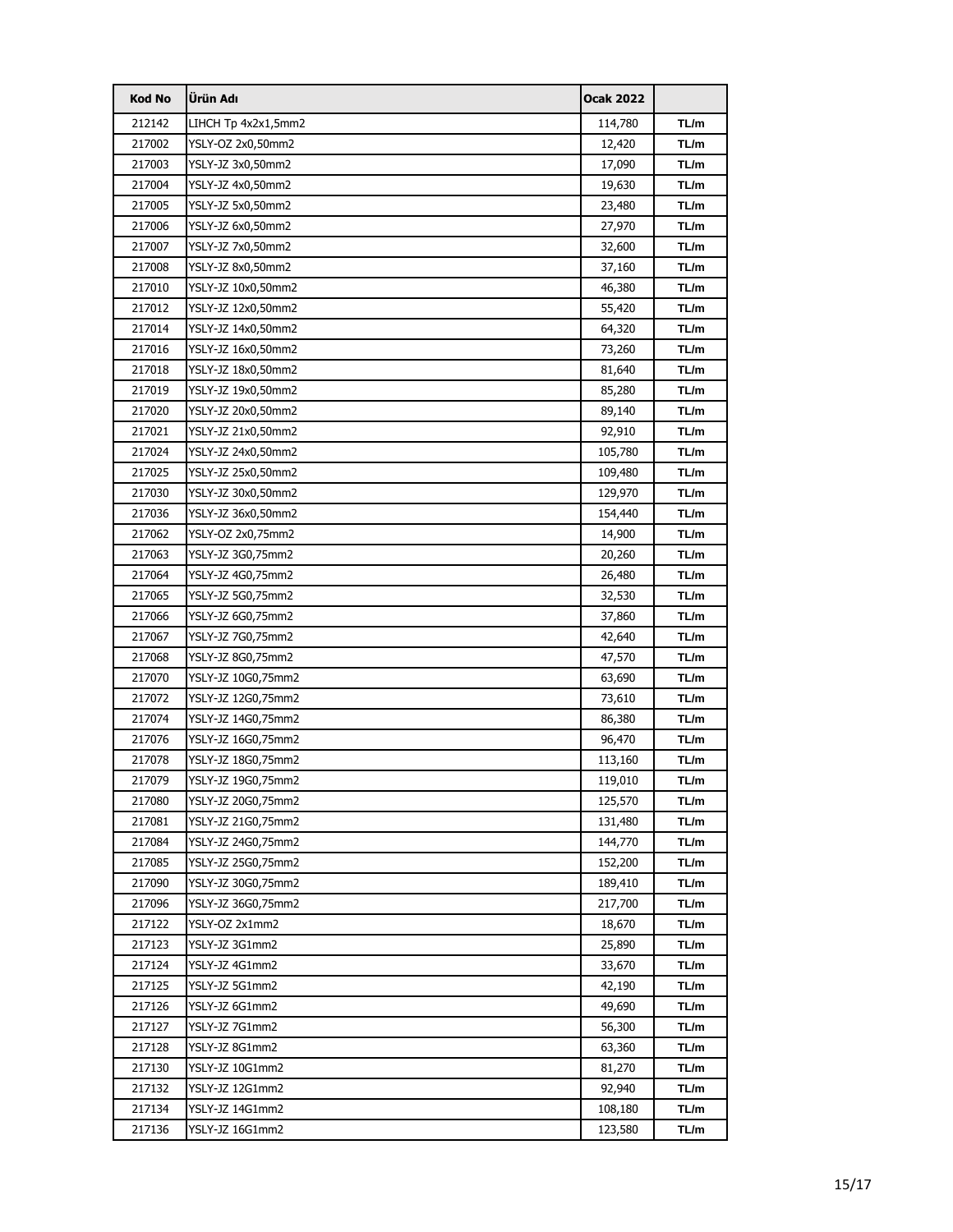| <b>Kod No</b> | Ürün Adı           | <b>Ocak 2022</b> |      |
|---------------|--------------------|------------------|------|
| 217138        | YSLY-JZ 18G1mm2    | 143,790          | TL/m |
| 217139        | YSLY-JZ 19G1mm2    | 150,150          | TL/m |
| 217140        | YSLY-JZ 20G1mm2    | 160,610          | TL/m |
| 217141        | YSLY-JZ 21G1mm2    | 168,350          | TL/m |
| 217144        | YSLY-JZ 24G1mm2    | 186,110          | TL/m |
| 217145        | YSLY-JZ 25G1mm2    | 198,400          | TL/m |
| 217150        | YSLY-JZ 30G1mm2    | 240,500          | TL/m |
| 217156        | YSLY-JZ 36G1mm2    | 279,750          | TL/m |
| 217182        | YSLY-OZ 2x1,5mm2   | 24,710           | TL/m |
| 217183        | YSLY-JZ 3G1,5mm2   | 34,340           | TL/m |
| 217184        | YSLY-JZ 4G1,5mm2   | 44,530           | TL/m |
| 217185        | YSLY-JZ 5G1,5mm2   | 54,970           | TL/m |
| 217186        | YSLY-JZ 6G1,5mm2   | 66,390           | TL/m |
| 217187        | YSLY-JZ 7G1,5mm2   | 73,780           | TL/m |
| 217188        | YSLY-JZ 8G1,5mm2   | 83,550           | TL/m |
| 217190        | YSLY-JZ 10G1,5mm2  | 108,900          | TL/m |
| 217192        | YSLY-JZ 12G1,5mm2  | 125,160          | TL/m |
| 217194        | YSLY-JZ 14G1,5mm2  | 152,810          | TL/m |
| 217196        | YSLY-JZ 16G1,5mm2  | 174,270          | TL/m |
| 217198        | YSLY-JZ 18G1,5mm2  | 197,730          | TL/m |
| 217199        | YSLY-JZ 19G1,5mm2  | 204,940          | TL/m |
| 217200        | YSLY-JZ 20G1,5mm2  | 224,220          | TL/m |
| 217201        | YSLY-JZ 21G1,5mm2  | 235,150          | TL/m |
| 217204        | YSLY-JZ 24G1,5mm2  | 249,820          | TL/m |
| 217205        | YSLY-JZ 25G1,5mm2  | 268,870          | TL/m |
| 217210        | YSLY-JZ 30G1,5mm2  | 327,440          | TL/m |
| 217216        | YSLY-JZ 36G1,5mm2  | 391,170          | TL/m |
| 217242        | YSLY-OZ 2x2,5mm2   | 39,170           | TL/m |
| 217243        | YSLY-JZ 3G2,5mm2   | 54,120           | TL/m |
| 217244        | YSLY-JZ 4G2,5mm2   | 69,460           | TL/m |
| 217245        | YSLY-JZ 5G2,5mm2   | 86,030           | TL/m |
| 217246        | YSLY-JZ 6G2,5mm2   | 105,240          | TL/m |
| 217247        | YSLY-JZ 7G2,5mm2   | 118,590          | TL/m |
| 217248        | YSLY-JZ 8G2,5mm2   | 139,100          | TL/m |
| 217250        | YSLY-JZ 10G2,5mm2  | 173,400          | TL/m |
| 217252        | YSLY-JZ 12G2,5mm2  | 206,420          | TL/m |
| 217254        | YSLY-JZ 14G2,5mm2  | 261,460          | TL/m |
| 217256        | YSLY-JZ 16G2,5mm2  | 275,390          | TL/m |
| 217258        | YSLY-JZ 18G2,5mm2  | 332,390          | TL/m |
| 217259        | YSLY-JZ 19G2,5mm2  | 320,930          | TL/m |
| 217260        | YSLY-JZ 20G2,5mm2  | 367,470          | TL/m |
| 217261        | YSLY-JZ 21G2,5mm2  | 362,140          | TL/m |
| 217264        | YSLY-JZ 24G2,5mm2  | 418,320          | TL/m |
| 217265        | YSLY-JZ 25G2,5mm2  | 434,560          | TL/m |
| 222062        | YSLCY-OZ 2x0,75mm2 | 21,230           | TL/m |
| 222063        | YSLCY-JZ 3G0,75mm2 | 27,250           | TL/m |
| 222064        | YSLCY-JZ 4G0,75mm2 | 34,290           | TL/m |